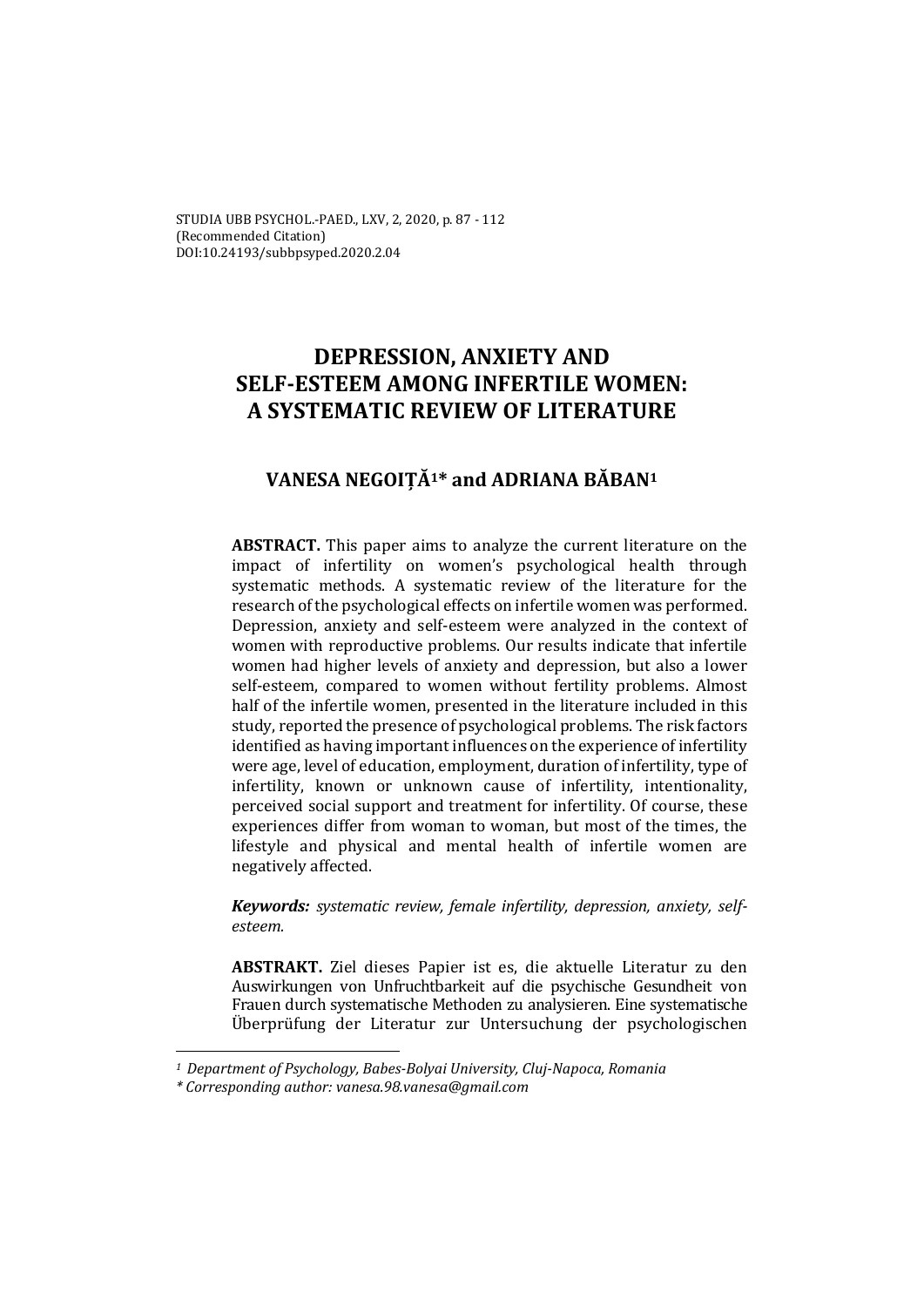Auswirkungen auf unfruchtbare Frauen durchgeführt. Depressionen, Angstzustände und Selbstwertgefühl wurden im Kontext von Frauen mit Fortpflanzungsproblemen analysiert. Unsere Ergebnisse zeigen, dass unfruchtbare Frauen ein höheres Maß an Angstzuständen und Depressionen, aber auch ein geringeres Selbstwertgefühl hatten als Frauen ohne Fruchtbarkeitsprobleme. Fast die Hälfte der unfruchtbaren Frauen, die in der in dieser Studie enthaltenen Literatur vorgestellt wurden, berichten über psychische Probleme. Die Risikofaktoren, die einen wichtigen Einfluss auf Unfruchtbarkeit haben sind: Alter, Ausbildung, Beschäftigung, Dauer der Unfruchtbarkeit, Typ der Unfruchtbarkeit, bekannte oder unbekannte Ursachen für Unfruchtbarkeit, Absichtlichkeit, wahrgenommene soziale Unterstützung und Behandlung von Unfruchtbarkeit. Natürlich unterscheiden sich diese Erfahrungen von Frau zu Frau, aber in den meisten Fällen werden der Lebensstil sowie die körperliche und geistige Gesundheit unfruchtbarer Frauen negativ beeinflusst.

*Schlüsselworte: systematische Überprüfung, weibliche Unfruchtbarkeit, Depression, Angst, Selbstwertgefühl.* 

#### **INTRODUCTION**

Infertility is defined as a disease of the reproductive system that is characterized by the inability to procreate after twelve months of regular sexual contact without the use of contraception (Zegers et al., 2009). Infertility is an increasingly common condition. According to the WHO, one in four couples in developed countries suffers from infertility (Global prevalence of infertility, 2014) and this number will increase probably with the increasing of the average age of women who become pregnant for the first time (Wilkins et al., 2010).

Infertility can function as a painful emotional experience (Dural et al., 2016). The most common psychological problems identified in previous research are high stress, depression anxiety, low self-esteem, sexual satisfaction problems, low quality of couple life (Ali et al., 2015; Allan, 2013; Carreño-Meléndez et al., 2011; Cousineau & Domar, 2007). Infertile women may also experience a relatively high level of frustration and anger because of prejudices in society against childless women.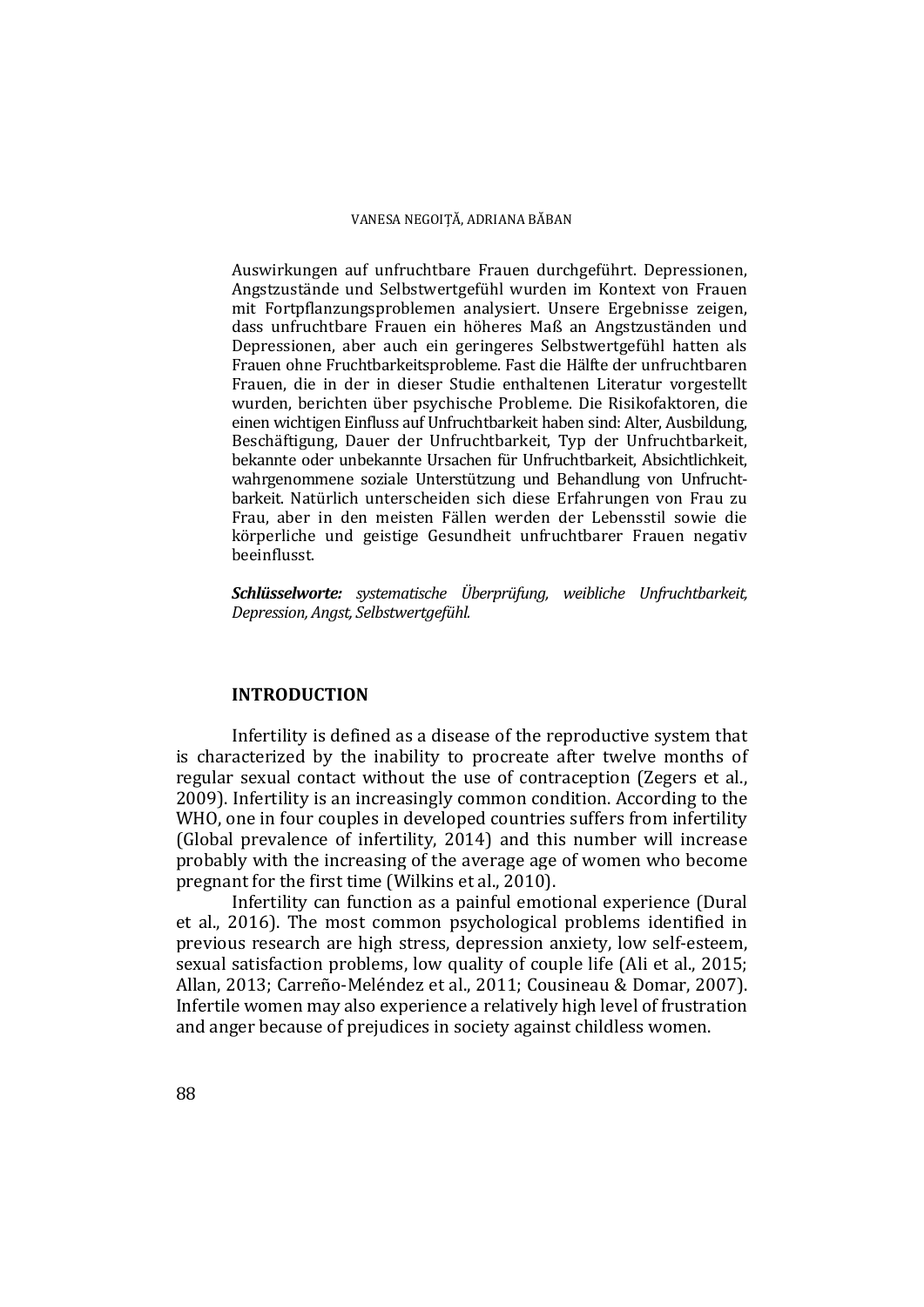#### DEPRESSION, ANXIETY AND SELF-ESTEEM AMONG INFERTILE WOMEN…

In today's society, the definition of woman is still closely linked to the concepts of wife and mother, although in the last decades, the ideals of femininity have undergone a great transformation so that youth, beauty, fertility and love are also fundamental values (Cunningham, 2013; Díaz Bernal, & García Jordá, 2011; Moore, 1991). Depending on the beliefs that each woman has about her role as a woman and as a mother, the diagnosis of infertility can cause emotional disorders (Sañudo Toca, 2014). However, the results in the existing literature show some discrepancies in the associations between psychological consequences and female infertility.

The results in the existing literature show some discrepancies in the associations between psychological consequences and female infertility. Due to the great diversity of existing studies, many of them have a low methodological quality, do not correctly conceptualize the investigated problem, or do not take into account the factors that could mediate the analyzed associations. Several systematic reviews have been identified for the study of quality of life, psychological well-being, marital satisfaction and all these effects have been analyzed on both partners in a comparative model (Chachamovich et al., 2010; Luk & Loke, 2015). Other systematic reviews have been performed on the effectiveness of treatments for infertility or on the psychological effects of infertility caused by endometriosis or Polycystic Ovary Syndrome (Barry, Kuczmierczyk, & Hardiman, 2011; Frederiksen, Farver-Vestergaard, Skovgård, Ingerslev, & Zachariae, 2015; Pope, Sharma, Sharma, & Mazmanian, 2015). No systematic review has been published to investigate the psychological impact of infertility on infertile women. Moreover, there is not much research, let alone systematic reviews, to study the problems of depression, anxiety and self-esteem in an integrative form of these consequences.

Therefore, this study aims to systematically analyze studies that address the psychological problems of depression, anxiety and selfesteem among infertile women who are part of several cultures. In order to provide a realistic vision and a more complete understanding of this phenomenon, the risk factors that could influence the experience of women with reproductive problems will be considered and analyzed in an integrative and comparative way. This approach allows for an indepth exploration of the impact of infertility on today's women.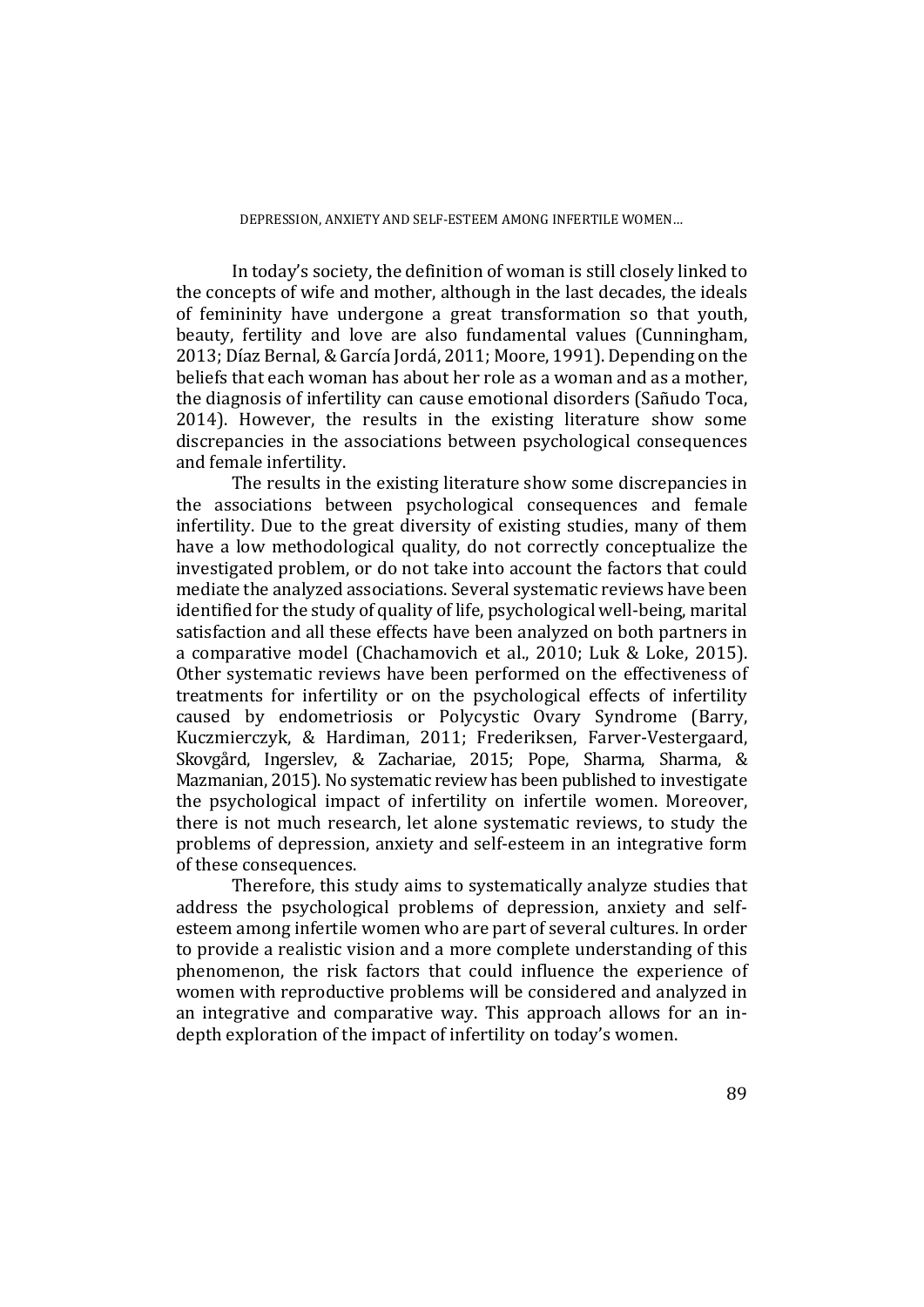#### **METHODS**

 This study is a systematic analysis of the literature published in the last 15 years, on the psychological impact of infertility on women. Given the systematic and critical nature of this paper, all procedures were performed in a rigorous manner, following all criteria in terms of the search and selection of studies and interpretation of results. The working procedure addressed in this research will be presented below.

# **Search strategy**

 This review analyzes studies focusing on infertile women of reproductive age, regardless of their marital status, living in any part of the world. Therefore, studies focusing on infertile men were excluded from this review. The cause of infertility, the type of infertility (primary or secondary), previous pregnancies, the duration of infertility and the age of the infertile women are not an exclusion criteria. Only those comparative studies between infertile men and infertile women that place great emphasis on the female experience were included, so that it is possible to extract significant results for this study.

 At the same time, this study focuses on the experiences of women with infertility, more precisely, the psychological consequences on them. Studies that examine at least one of the following psychological consequences have been included: depression, anxiety and/or selfesteem. Therefore, any article that does not contain these consequences has been excluded.

 Both qualitative and quantitative studies investigating the experiences of women with infertility (psychological consequences) were considered. Only studies published between 2004 and 2019, full-text, and those in English were included in this review.

 The search strategy located exclusively published studies and included three stages. First stage started with a search in the electronic databases PubMed and PsycInfo and on Google Scholar, followed by an analysis of the words included in the title and abstract and the indexed terms used to describe the articles. A second search in the electronic databases PubMed, PsycInfo and Google Scholar using the identified keywords and index terms was performed in all included databases.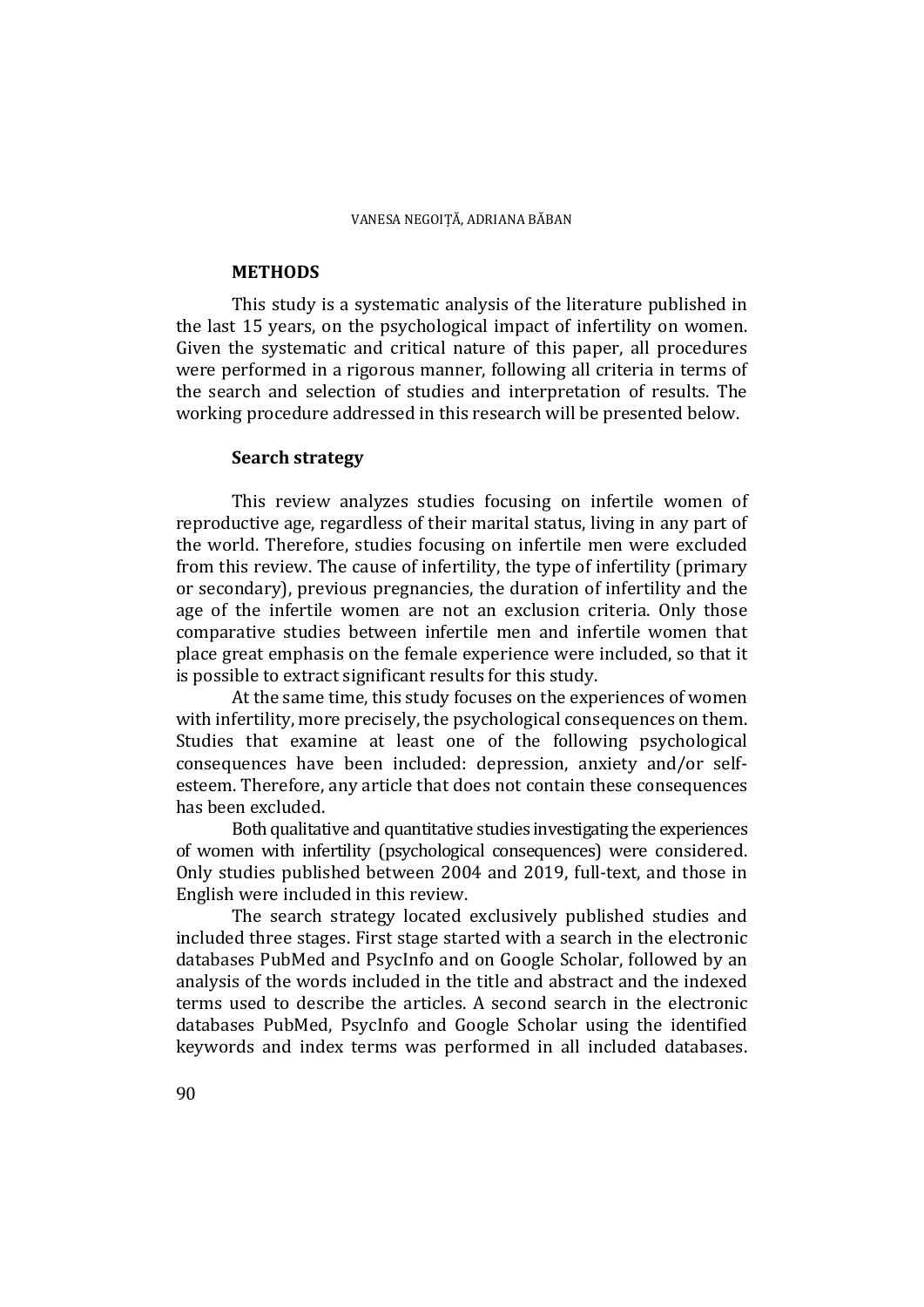Finally, the list of referenced articles of all studies has been analyzed for further studies. Articles published from 2004 to 2019 were introduced in the research.

 At the end of the systematic search, all identified citations were collected and uploaded to the EndNote reference management software, duplicate items were removed. Studies that met the inclusion criteria were accessed in full-text. The full text of the selected studies was taken over and evaluated in detail based on the inclusion criteria. If complete but inaccessible studies were identified, those articles were excluded from the analysis. Full-text studies that did not meet the eligibility criteria were excluded and the reasons for exclusion were recorded in an Excel document. The included studies underwent a critical evaluation process.

 The data were extracted using Microsoft Excel. All studies included in the review were analyzed in detail. The most important data were the research methods, tools used, sample size, groups included, study location (country), year of publication, data on the psychological consequences of infertility (depression, anxiety and/or self-esteem) and risk factors.

# **Data synthesis**

 All data extracted from the articles included in this systematic review were subjected to critical and comparative analyzes to determine which are the risk factors, which information is common but also which are in opposition. In order to perform a critical and transparent analysis, all the details and possible explanations present in each study were taken into account. In the synthesis of the data, the cultures of the women surveyed and the tools used to make it possible to understand the discrepancies were taken into account.

# **RESULTS**

 After the first stage of searching in the electronic databases: PsycInfo and PubMed but also on Google Scholar, the following words were identified: infertility, women, psychological impact, psychological consequences, depression, anxiety, self-esteem, distress and infertility treatment.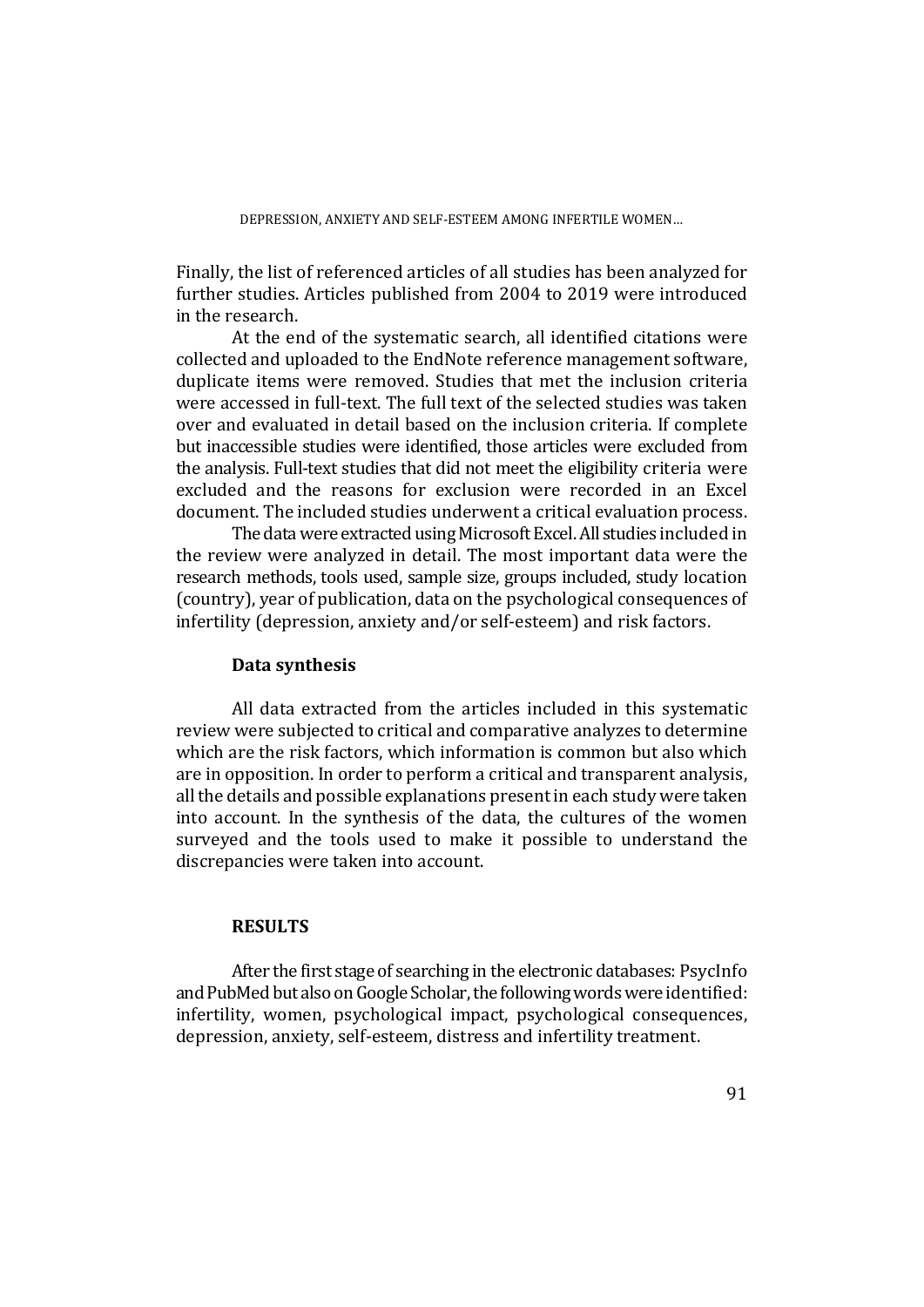Once the essential terms for searching the literature to be analyzed according to the inclusion criteria were established, 1177 articles were obtained from the databases used (745 from PsycInfo and 432 from PubMed) and 54 articles from the manual searches on Google scholar. Subsequently, based on the verification of the references in the articles found in the electronic databased, two more studies with probability of eligibility were obtained. Duplicates were eliminated (585 studies). Following the process of screening the title and abstract of the 648 studies, only 152 researches met the inclusion criteria. Finally, 17 studies were included, eight of them from PsycInfo, 5 from PubMed, 2 from Google Scholar and 2 from the references of other articles. The results of the literature search strategy can also be seen in Figure 1.



**Figure 1.** PRISMA flow chart for study selection.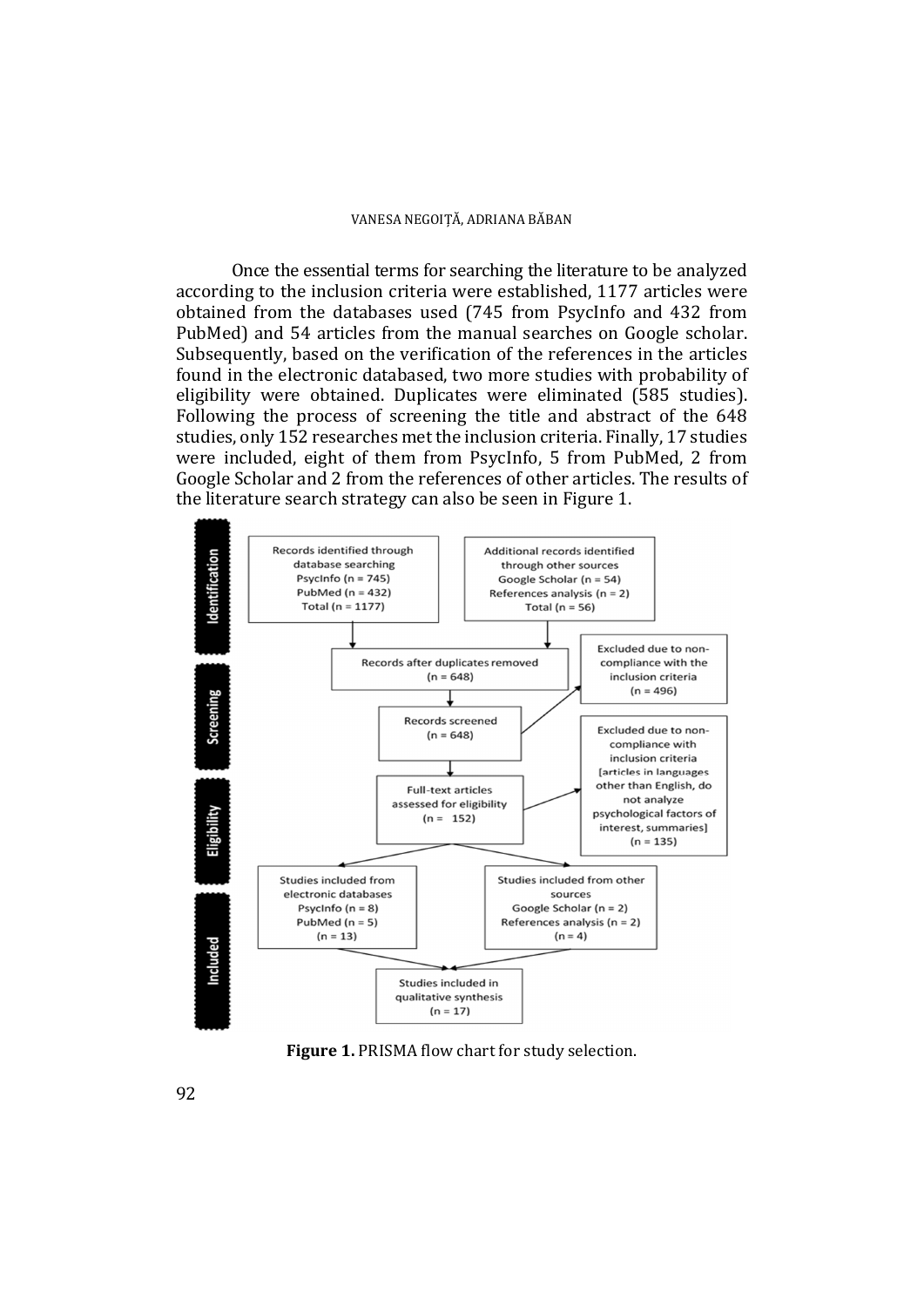Articles that predominantly analyzed male infertility  $(n = 4)$ , did not study at least one of the three psychological consequences – depression, anxiety and self-esteem  $(n = 48)$ , the full-text of the article was not found  $(n = 40)$ , were published in a language other than English  $(n = 19)$  and were published before 2004 (n = 24) were excluded.

# **Characteristics of selected studies**

 All 17 studies included in this analysis were published in journals. These are 15 quantitative studies, of which seven cross-sectional studies, a "case-control" study, two qualitative studies are included. Table 2 present the included articles and the types of studies.

 The identified studies represent a diverse population of 13 countries, with 5 studies conducted in Europe (Germany, Italy, Poland and Portugal), 9 studies in Asia (India, Iran, Japan, Pakistan and Turkey), 1 study in Africa (Ghana), 1 study in South America (Chile) and 1 study in the USA (Table 2).

The total number of participants presented in these studies is 3799. The sample size ranged from 14 to 1027. The samples were represented and divided into various forms: (1) infertile women and fertile women; (2) infertile women and infertile men; (3) women with primary infertility and women with secondary infertility; (4) infertile women undergoing treatment for infertility and women without treatment; (5) infertile women undergoing treatment for infertility; (6) infertile women after a failed treatment; (7) infertile women without treatment (Table 2).

The literature focused on the three aspects of psychological effect on infertile women: depression, anxiety and self-esteem. Of the 17 articles included in this paper, three of them analyze a single psychological effect (depression or anxiety), two of psychological effects are studied in 13 studies (depression and anxiety, depression and self-esteem, anxiety and self-esteem) and only two studies analyze all three psychological effects (Table 1).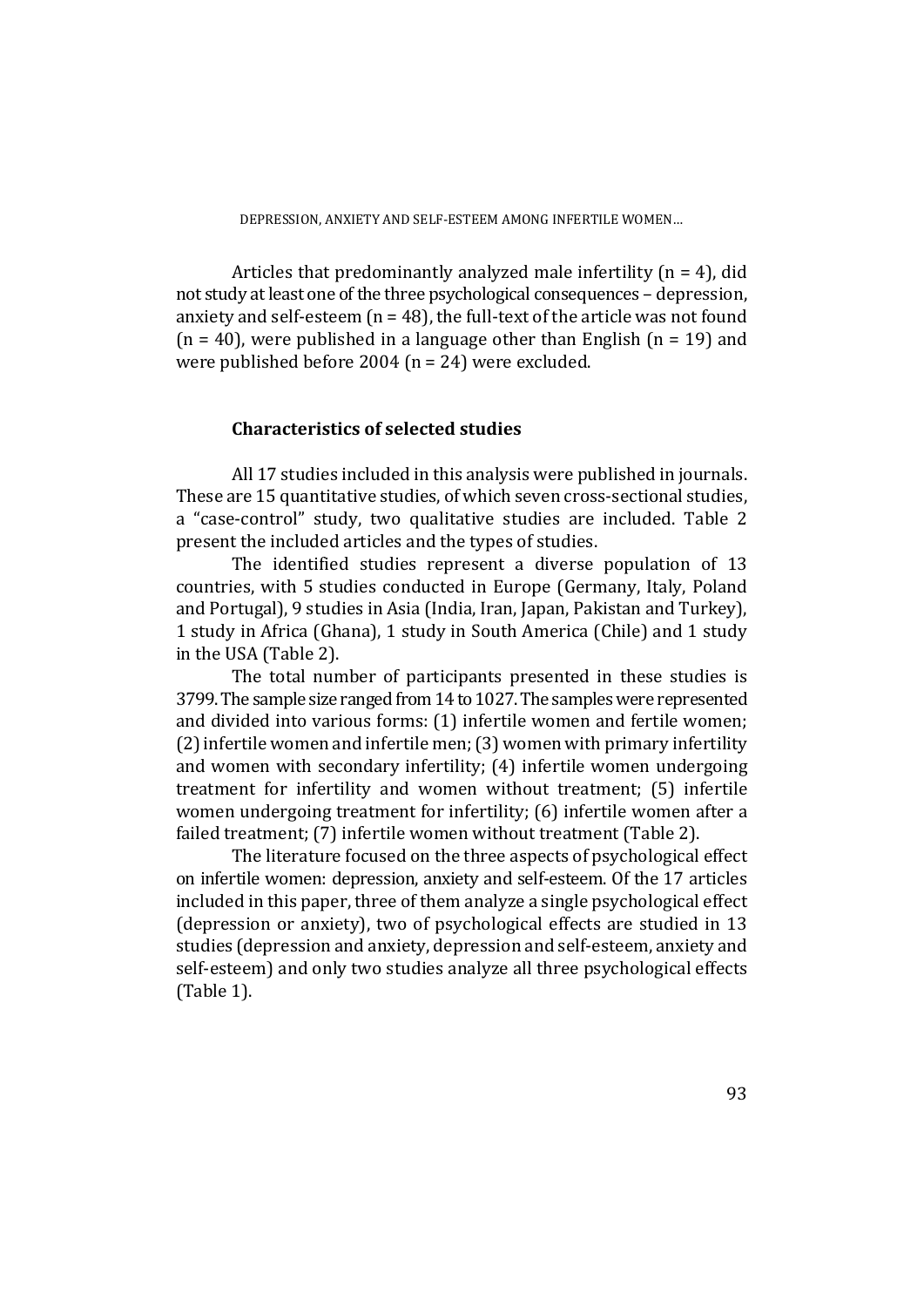| Reference                                    | Depression | Anxiety | Self-esteem |
|----------------------------------------------|------------|---------|-------------|
| Begum & Hasan (2014)                         |            |         |             |
| Contreras, Jara & Vidal (2016)               |            |         |             |
| Donkor, Naab & Kussiwaah (2017)              |            |         |             |
| Drosdzol & Skrzypulec (2009)                 |            |         |             |
| Facchin, Buggio, Dridi & Vercellini (2019)   |            |         |             |
| Farzadi & Ghasemzadeh (2008)                 |            |         |             |
| Galhardo, Alves, Moura-Ramos & Cunha (2019)  |            |         |             |
| Greil, Shreffler, Schmidt & McQuillan (2011) |            |         |             |
| Hasanpoor-Azghdy, Simbar & Vedadhir (2014)   |            |         |             |
| Kahyaoglu & Balkanli (2015)                  |            |         |             |
| Maroufizadeh, Karimi, Vesali & Samani (2015) |            |         |             |
| Massarotti et al. (2019)                     |            |         |             |
| Ogawa, Takamatsu & Horiguchi (2011)          |            |         |             |
| Ramezanzadeh et al. (2004)                   |            |         |             |
| Shahraki, Ghajarzadeh & Ganjali (2019)       |            |         |             |
| Tan et al. (2008)                            |            |         |             |
| Verma et al. (2015)                          |            |         |             |

# **Table 1.** Psychological effects approached in the literature

# **Qualitative analysis of results from the literature**

After the studies to be included in this paper were established, a comprehensive and in-depth analysis was performed to extract the relevant data, which were then entered into a table. Other important data such as the authors of each research, the year of publication, the sample size and the methods used were presented in Table 2.

Some differences have been identified in the results of the studies but what all the studies had in common is the statement that infertility does have a very large impact on women's mental health (Begum & Hasan, 2014; Contreras et al., 2016; Donkor et al., 2017; Drosdzol & Skrzypulec, 2009; Facchin et al., 2019; Fazardi & Ghasemzadeh, 2008; Galhardo et al., 2019; Greil et al., 2011; Hasanpoor-Azghdy et al., 2014; Kahyaoglu & Balkanli, 2015; Maroufizadeh et al., 2015; Massarotti et al., 2019; Ogawa et al., 2011; Ramezanzadeh et al., 2004; Shahraki et al., 2019; Tan et al., 2008; Verma et al., 2015). No article had contradictory findings.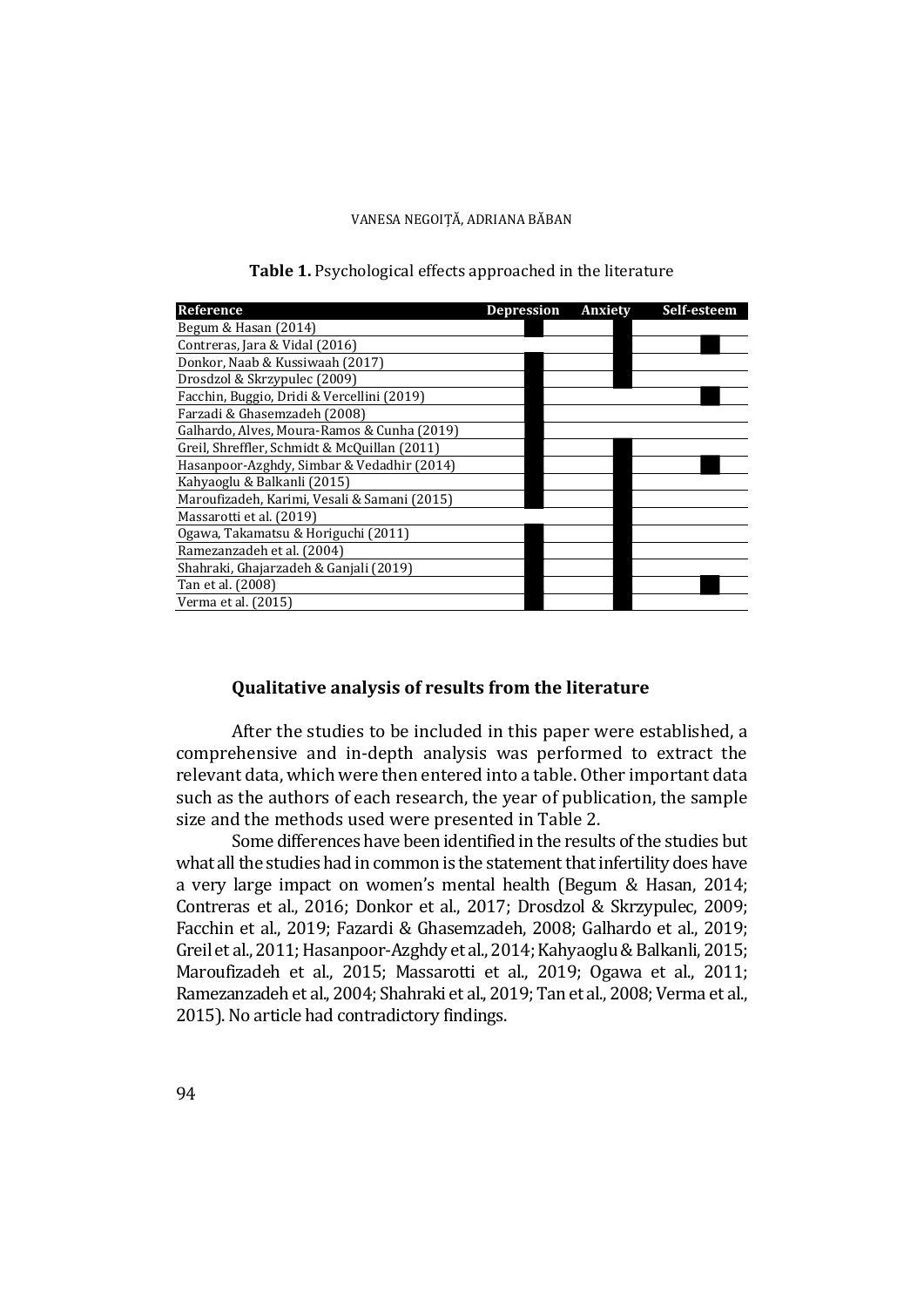| Reference                                                                                            | Year | Sample                                                                                           | <b>Method</b>                                                                             | <b>Results / Conclusions</b>                                                                                                                                                                                                                                                              |
|------------------------------------------------------------------------------------------------------|------|--------------------------------------------------------------------------------------------------|-------------------------------------------------------------------------------------------|-------------------------------------------------------------------------------------------------------------------------------------------------------------------------------------------------------------------------------------------------------------------------------------------|
| Begum & Hasan<br>(2014)<br>Pakistan (Asia)                                                           | 2014 | $n = 120$ of which<br>60 infertile<br>women without<br>treatment and 60 study.<br>fertile women. | Questionnaires.<br>Comparative<br>quantitative                                            | Assigning guilt and responsibility<br>for fertility problems are some of<br>the factors that contribute to the<br>development of depression and<br>anxiety in infertile women. Another<br>important factor is the lack of<br>support from the family and the<br>husband.                  |
| Contreras-Garcia,<br>Jara-Riquelme &<br>Manriquez-Vidal<br>(2016)<br><b>Chile (South</b><br>America) | 2016 | $n = 40$ primary<br>infertility women Pilot study.<br>undergoing IVF<br>treatment.               | Questionnaires.                                                                           | Blaming for treatment failure, lack<br>of support from others contributes<br>to lower self-esteem and creates<br>symptoms of anxiety. Lack of hope<br>can affect treatment outcomes.                                                                                                      |
| Donkor, Naab &<br>Kussiwaah (2017)<br>Ghana (Africa)                                                 | 2017 | $n = 14$ women<br>under treatment. interviews.                                                   | Face-to-face                                                                              | The passage of time without the<br>possibility of conceiving, the<br>Qualitative study. observation of friends who have<br>managed to conceive a child, the<br>fear of losing their husband are<br>some of the key elements for the<br>development of depressive and<br>anxiety symptoms. |
| Drosdzol &<br>Skrzypulec (2009)<br><b>Poland (Europe)</b>                                            | 2009 | $n = 584$ of which<br>206 infertile<br>women without<br>treatment.                               | Questionnaires.<br>Cross-sectional<br>quantitative<br>study.                              | Risk factors for depression and<br>anxiety include female gender, age<br>over 30, lower level of education,<br>lack of professional activity and<br>duration of infertility of 3-6 years.                                                                                                 |
| Facchin, Buggio, Dridi 2019<br>& Vercellini (2019)<br><b>Italy (Europe)</b>                          |      | $n = 127$ infertile<br>women, most<br>without<br>treatment.                                      | Questionnaires.<br>Quantitative<br>study.                                                 | Infertile women who believe that<br>women without children are less<br>appreciated by others have<br>reported higher levels of depressive<br>symptoms and lower self-esteem.<br>Shame is a direct predictor of<br>depression.                                                             |
| Farzadi &<br>Ghasemzadeh (2008)<br>Asia                                                              | 2008 | $n = 193$ infertile<br>women under<br>treatment.                                                 | Interviews<br>questionnaires.<br>Cross-sectional<br>quantitative<br>study.                | and Irrational cognitions of parents and<br>pressure from relatives were the<br>two main independent predictors of<br>depression among infertile women.<br>The duration of infertility is not<br>associated with depression.                                                              |
| Galhardo, Alves,<br>Moura-Ramos &<br>Cunha (2019)<br><b>Portugal (Europe)</b>                        | 2019 | $n = 124$ infertile<br>women under<br>treatment.                                                 | Self-report<br>evaluation<br>questionnaires.<br>Cross-sectional<br>quantitative<br>study. | and Representations about the<br>importance of motherhood are<br>indirectly associated with<br>depressive symptoms, throughout<br>the association with the impact of<br>infertility on women's lives and the<br>use of experimental avoidance.                                            |

# **Table 2.** Summary of results from included studies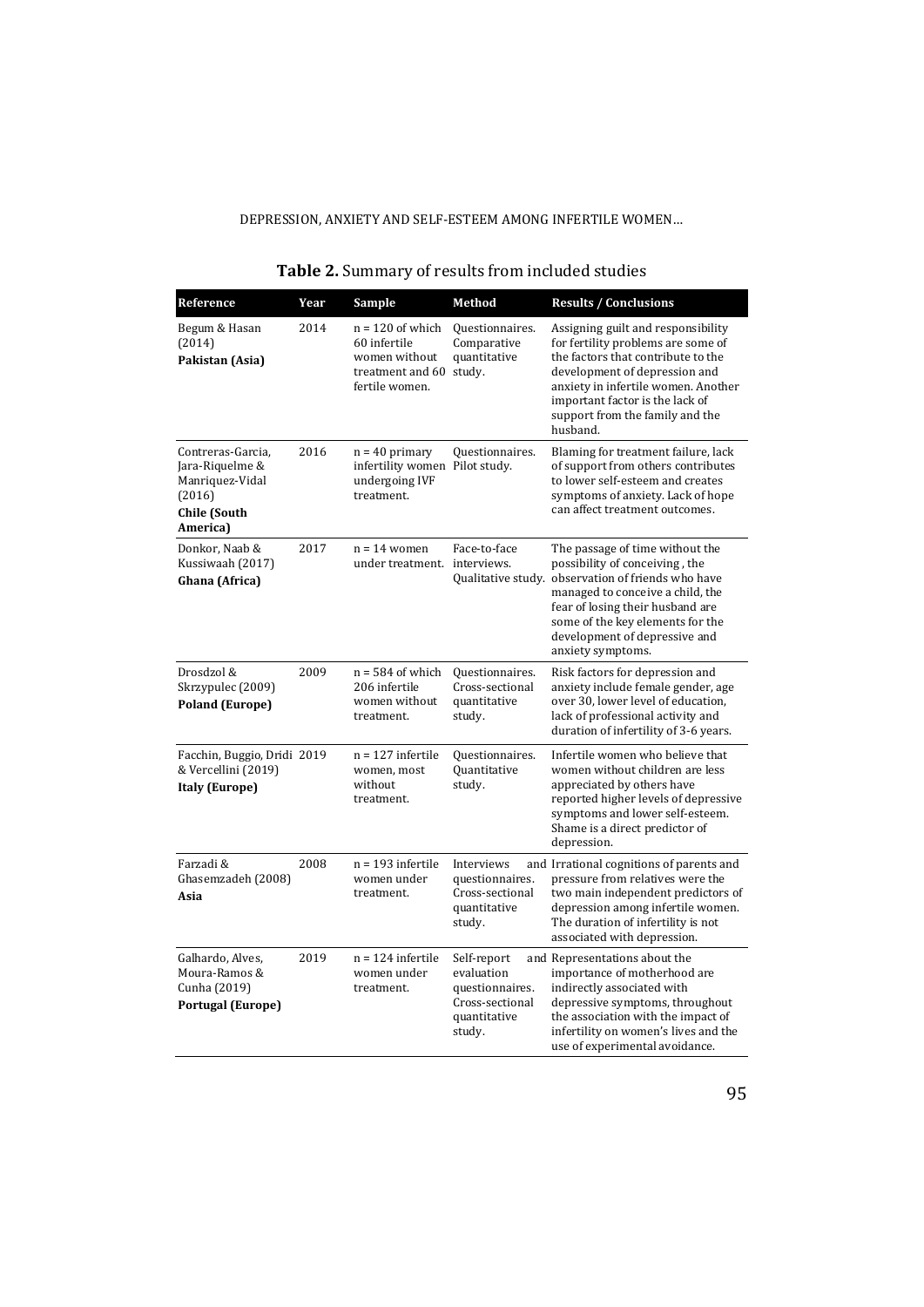# VANESA NEGOIȚĂ, ADRIANA BĂBAN

| Reference                                                         | Year | Sample                                                                                                      | Method                                                             | <b>Results / Conclusions</b>                                                                                                                                                                                                                                                                                                                                                                                                           |
|-------------------------------------------------------------------|------|-------------------------------------------------------------------------------------------------------------|--------------------------------------------------------------------|----------------------------------------------------------------------------------------------------------------------------------------------------------------------------------------------------------------------------------------------------------------------------------------------------------------------------------------------------------------------------------------------------------------------------------------|
| Greil, Shreffler,<br>Schmidt & McQuillan<br>(2011)<br><b>USA</b>  | 2011 | $n = 1027$ of<br>which primary<br>infertility (399)<br>and secondary<br>infertility (628).<br>No treatment, | Telephone<br>interviews.<br><b>Ouantitative</b><br>study.          | Both types of infertility (primary<br>and secondary) have been<br>associated with high levels of<br>psychological distress. Levels of<br>depression and anxiety do not vary<br>depending on the type of infertility<br>or intentionality of women.                                                                                                                                                                                     |
| Hasanpoor-Azghdy,<br>Simbar & Vedadhir<br>(2014)<br>Iran (Asia)   | 2014 | $n = 25$ women<br>with primary<br>infertility and<br>secondary<br>infertility under<br>treatment.           | Semi-structured<br>interviews.                                     | Iranian infertile women undergoing<br>treatment face several psychological<br>Qualitative study. and emotional problems. Failure to<br>treat infertility causes a decrease in<br>self-esteem. The fear of not<br>disappointing your husband<br>involves higher levels of anxiety.<br>After failed treatments or long time<br>spent in treatment, it produces<br>symptoms of depression, anxiety<br>and negatively affects self-esteem. |
| Kahyaoglu & Balkanli 2015<br>(2015)<br><b>Turkey (Asia)</b>       |      | $n = 89$ infertile<br>women under<br>IFV treatment.                                                         | Questionnaires.<br>Cross-sectional<br>quantitative<br>study.       | Symptoms of depression and<br>anxiety are present in infertile<br>women. Moreover, during treatment<br>and especially after a failed<br>treatment, anxiety and depression<br>levels increase.                                                                                                                                                                                                                                          |
| Maroufizadeh,<br>Karimi. Vesali &<br>Samani (2015)<br>Iran (Asia) | 2015 | $n = 330$ of which<br>208 infertile<br>women<br>undergoing failed study.<br><b>ART</b> treatment.           | Questionnaires.<br>Cross-sectional<br>quantitative                 | Women who have failed treatments<br>suffer from higher levels of anxiety<br>and depression than women who<br>have not received any treatment.<br>Anxiety reaches its maximum level<br>after a single treatment failure and<br>depression after two failures.                                                                                                                                                                           |
| Massarotti et al.<br>(2019)<br><b>Italy (Europe)</b>              | 2019 | $n = 89$ infertile<br>women before<br>and after IVF<br>treatment.                                           | <b>Ouestionnaires</b><br>treatment.<br>Quantitative<br>study.      | The time spent trying to get<br>for the effects of pregnant and the fear of undergoing<br>an unknown treatment are the<br>causes of anxiety before exposure to<br>a tratment. During treatment,<br>anxiety levels decreased.                                                                                                                                                                                                           |
| Ogawa, Takamatsu & 2011<br>Horiguchi (2011)<br>Japan (Asia)       |      | $n = 83$ infertile<br>women before<br>treatment.                                                            | Self-reporting<br>and<br>questionnaires.<br>Quantitative<br>study. | Infertile women without a job and<br>evaluation women undergoing treatment<br>experience higher levels of<br>depressive symptoms. Age is<br>negatively associated with<br>depression. The duration of<br>infertility is not associated with<br>anxiety and depression.                                                                                                                                                                 |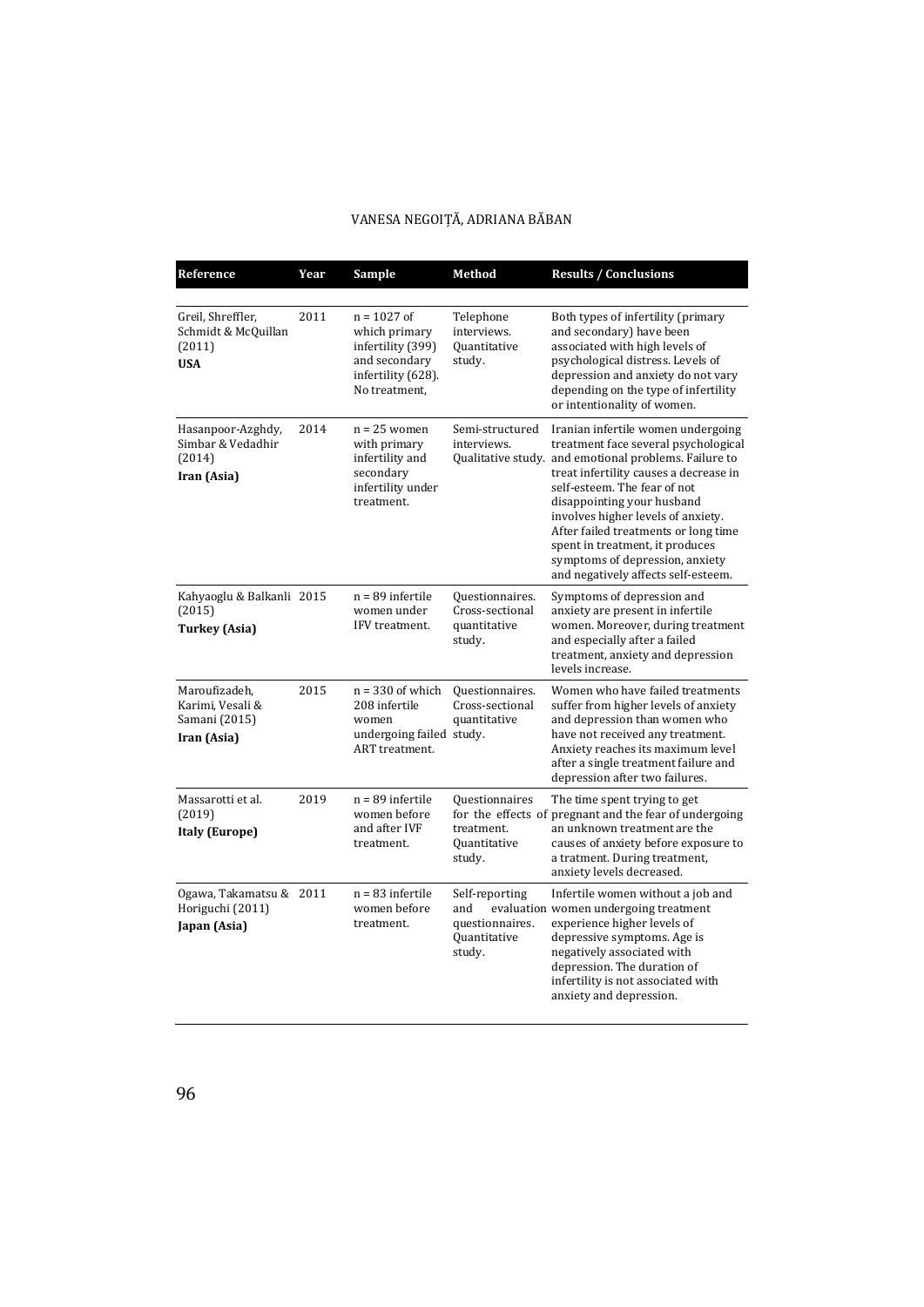#### DEPRESSION, ANXIETY AND SELF-ESTEEM AMONG INFERTILE WOMEN…

| Reference                                                   | Year | Sample                                                       | <b>Method</b>                                                | <b>Results / Conclusions</b>                                                                                                                                                                                                                                                            |
|-------------------------------------------------------------|------|--------------------------------------------------------------|--------------------------------------------------------------|-----------------------------------------------------------------------------------------------------------------------------------------------------------------------------------------------------------------------------------------------------------------------------------------|
| Ramezanzadeh et al.<br>(2004)<br>Iran (Asia)                | 2004 | $n = 370$ infertile<br>women under<br>treatment.             | Questionnaires.<br>Cross-sectional<br>quantitative<br>study. | Depression is significantly related<br>to the causes of infertility, duration<br>of infertility, educational level and<br>vocational level. Anxiety is related<br>to the duration of infertility and<br>educational level. Anxiety and<br>depression are more common<br>after 4-5 years |
| Shahraki.<br>Ghajarzadeh &<br>Ganjali (2019)<br>Iran (Asia) | 2019 | $n = 189$ infertile<br>women before<br><b>IVF</b> treatment. | Questionnaires.<br>Cross-sectional<br>quantitative<br>study. | Women with primary or secondary<br>infertility do not differ in their levels<br>of depression and anxiety. Failed<br>treatment and feeling of<br>helplessness cause depression<br>and anxiety.                                                                                          |
| Tan et al. (2008)<br><b>Germany (Europe)</b>                | 2008 | $n = 115$<br>untreated PCOS<br>infertile women.              | Questionnaires.<br><b>Quantitative</b><br>study.             | The intentionality of infertile women<br>(whether they want to conceive or<br>not) is related to depression. Self-<br>esteem is affected by the ability to<br>conceive. Levels of anxiety and<br>depression are higher in the first<br>year of trying to get pregnant.                  |
| Verma et al. (2015)<br>India (Asia)                         | 2015 | $n = 280$ infertile<br>women under<br>treatment.             | Questionnaires.<br>Case-control<br>quantitative<br>study.    | Employed infertile women with<br>a higher level of education and<br>support from their husbands<br>and families appear to be better<br>protected from depressive and<br>anxiety symptoms. Treatment<br>increases the level of depression<br>and anxiety.                                |

Infertile women suffer from higher levels of anxiety and depression but also from lower self-esteem compared to fertile women (Begum & Hasan, 2014; Facchin et al., 2019; Maroufizadeh et al., 2015). A study in Poland, using the Beck Depression Inventory (BDI) and the Beck Anxiety Inventory (BAI), showed that 35.44% of infertile women suffer from depression and anxiety compared to 19.47% of fertile women (Drosdzol & Skrzypulec, 2009). Another study in Chile, measuring BAI and the Rosenberg Self-Esteem Scale (RSES), found that 55.8% of infertile women had low self-esteem, 42.5% had low levels of anxiety, 10% moderate anxiety and 47.5% severe anxiety (Contreras et al., 2016). In the case of Asian population, 46% of infertile women, according yo BDI, experienced depressive symptoms (Fazardi & Ghasemzadeh, 2008).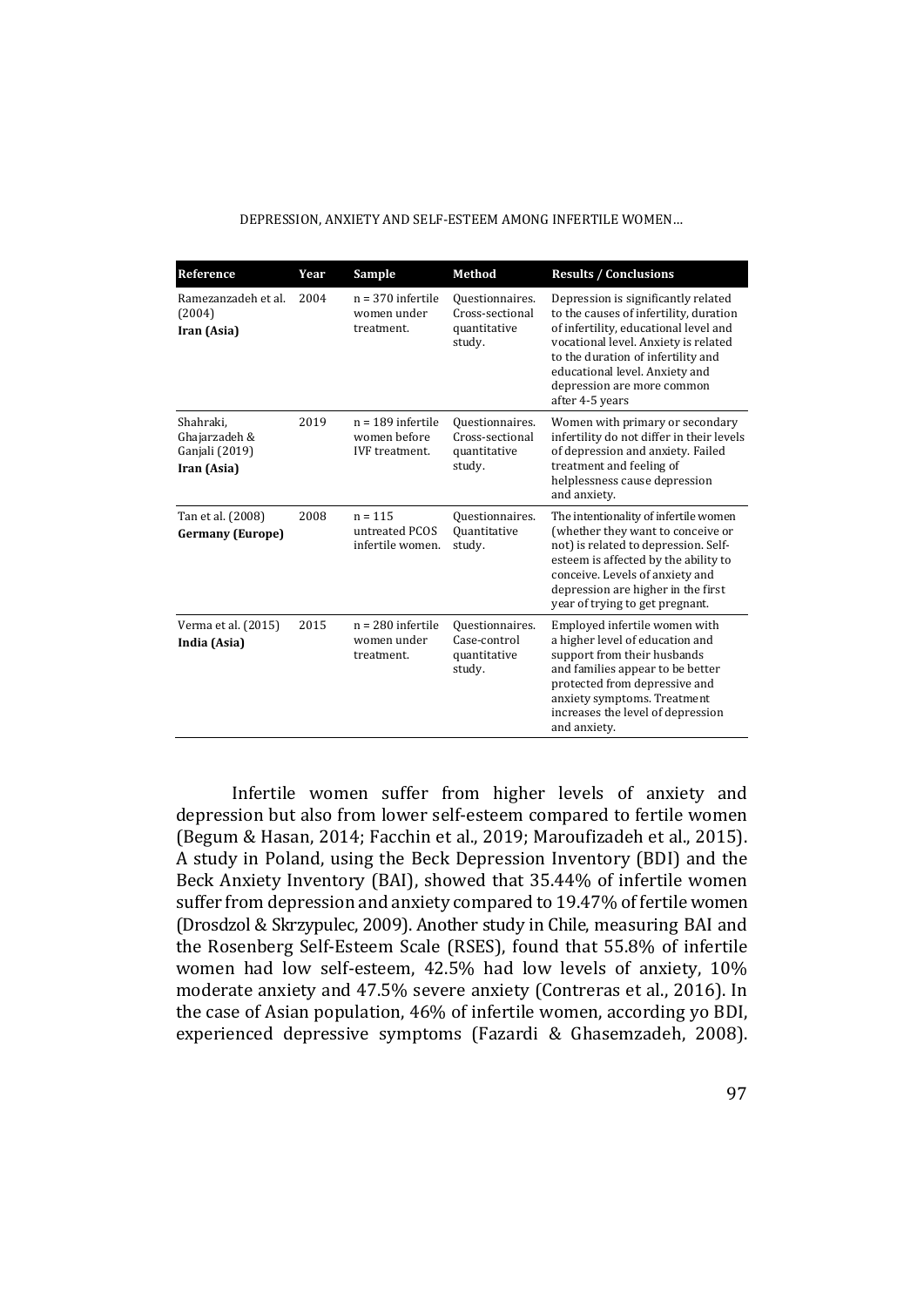Another study in Asia (Iran) showed, using the Cattle questionnaires for anxiety and depression and BDI, that between 67 and 84% of infertile women suffer from anxiety and 24-36% of infertile women suffer from depression (Ramezanzadeh et al., 2004). The instrument used by these studies were the same, except for the study in Iran which used another questionnaire to measure anxiety.

Infertile women are more prone to both the development of depresive and anxiety symptoms and lower self-esteem, but the psychological impact that infertility has on women differs depending on *age* (Drosdzol & Skrzypulec, 2009; Ogawa et al., 2011; Ramezanzadeh et al., 2004), *level of education* (Drosdzol & Skrzypulec, 2009; Ramezanzadeh et al., 2004; Verma et al.,2015), *employment* (Drosdzol & Skrzypulec, 2009; Ogawa et al., 2011; Ramezanzadeh et al., 2004; Verma et al.,2015), *duration of infertility* (Donkor et al., 2017; Drosdzol & Skrzypulec, 2009; Hasanpoor-Azghdy et al., 2014; Maroufizadeh et al., 2015; Ramezanzadeh et al., 2004; Tan et al., 2008; Verma et al.,2015), *the type of infertility* (Greil et al., 2011; Shahraki et al., 2019), *known or unknown cause of infertility* (Drosdzol & Skrzypulec, 2009; Ramezanzadeh et al., 2004), intentionality (Greil et al., 2011; Tan et al., 2008), *perceived support* (Begum & Hasan, 2014; Fazardi & Ghasemzadeh, 2008; Greil et al., 2011; Hasanpoor-Azghdy et al., 2014; Ramezanzadeh et al., 2004; Verma et al.,2015), *treatment for infertility* (Begum & Hasan, 2014; Hasanpoor-Azghdy et al., 2014; Kahyaoglu & Balkanli, 2015; Maroufizadeh et al., 2015; Massarotti et al., 2019; Ogawa et al., 2011; Shahraki et al., 2019; Verma et al.,2015).

# **Age**

 Age seems to be a predictor of depressive and anxious symptoms among women suffering from infertility. Research on the population of Poland and the US has shown that the aging of infertile women causes increases in depression and anxiety because they feel they do not have much time to conceive a child and their "biological clock" ticks (Drosdzol & Skrzypulec, 2009; Greil et al., 2011). Other research in Japan suggest that aging may influence the development of depression, but the results have not been clear (Ogawa et al., 2011). On the other hand, studies in Iran have had different results, showing that the symptoms of depression and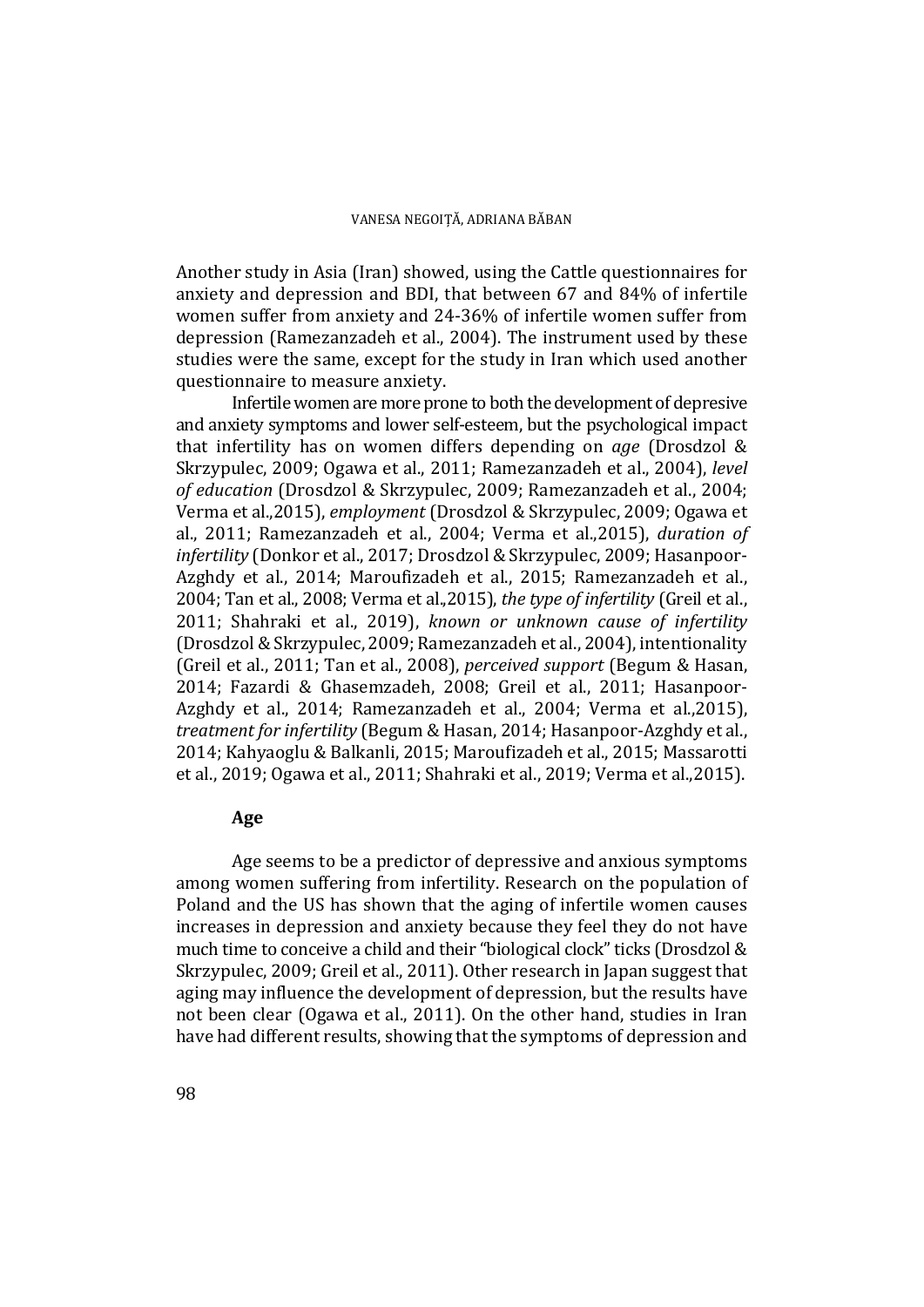anxiety were more severe in infertile women aged 21 to 25 years (Ramezanzadeh et al., 2004). Two other studies on women in Italy and Turkey, which investigated the relationship between the psychological impact of infertility and age, found no connection between them (Kahyaoglu & Balkanli, 2015; Massarotti et al., 2019).

# *Level of education*

As with age, education may be a predictor of symptoms of depression and anxiety. A higher level of education seems to have a positive effect on the mental health of women with infertility. Education has a protective effect against depression, more precisely, the higher the level of education, the lower the symptoms of depression and anxiety, therefore, women with lower levels of education are more prone to the psychological consequences of infertility (Drosdzol & Skrzypulec, 2009; Ramezanzadeh et al., 2004; Verma et al., 2015). However, a study on infertile women in Turkey found no association between the level of education and the psychological effects of infertillity (Kahyaoglu & Balkanli, 2015).

# *Employment*

Employee status and occupational role are likely to have a positive impact on the psychological well-being of infertile women. The workplace can bring role satisfaction or help women suffering from infertility forget about their problems and focus their attention on occupational tasks (Drosdzol & Skrzypulec, 2009). The association is discussed in various studies that have shown that employed women had much lower levels of depression and anxiety than women who did not have a job (Drosdzol & Skrzypulec, 2009; Ogawa et al., 2011; Ramezanzadeh et al., 2004; Verma et al.,2015). In addition, having a job reduces the stress and anxiety caused by IVF treatments for infertility (Ramezanzadeh et al., 2004). However, the study conducted on infertile women in Pakistan showed no association between work activity and symptoms of depression and anxiety (Begum & Hasan, 2014).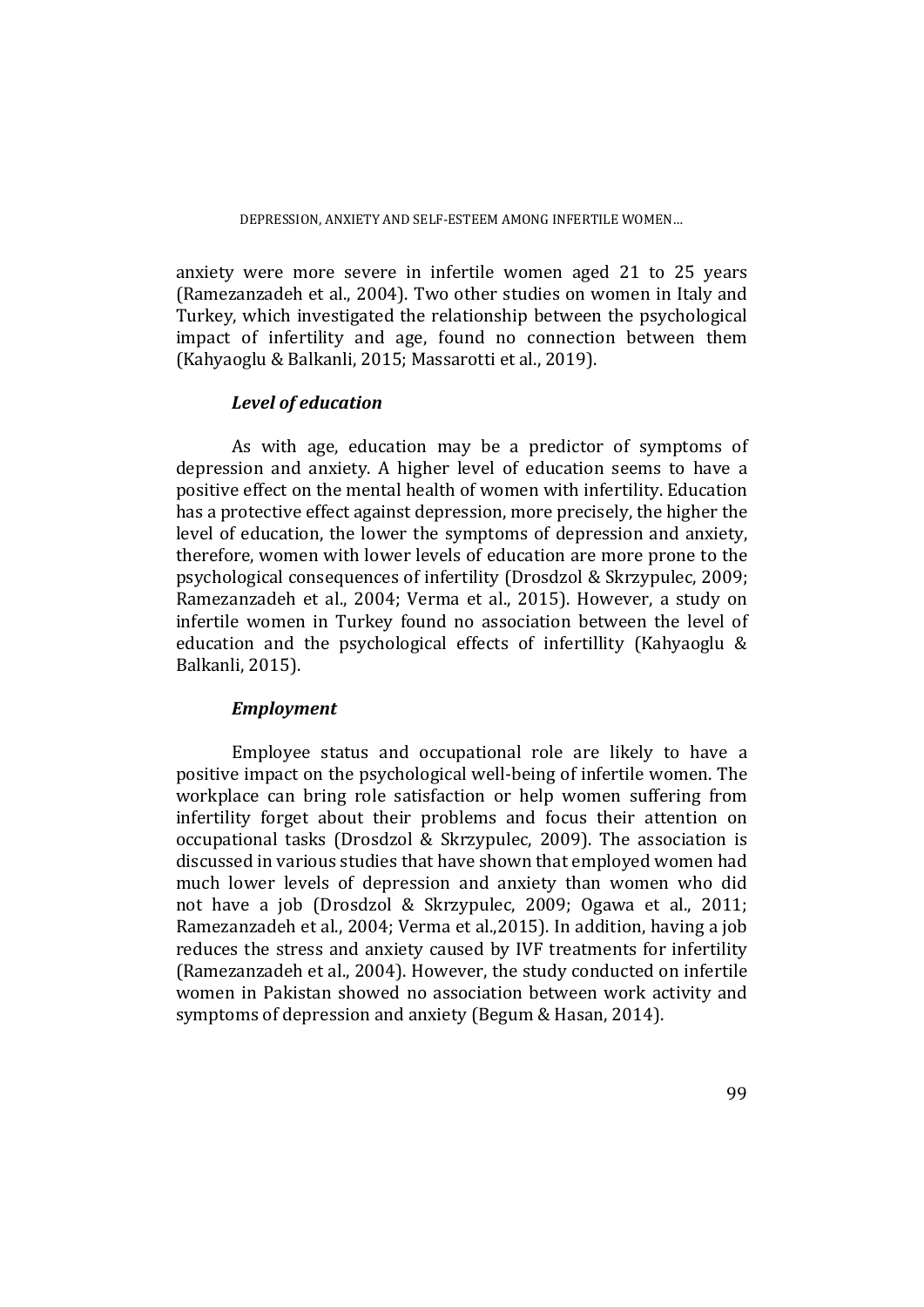# *Duration of infertility*

The duration of infertility has been associated, in most research, with depression and anxiety (Donkor et al., 2017; Drosdzol & Skrzypulec, 2009; Hasanpoor-Azghdy et al., 2014; Maroufizadeh et al., 2015; Ramezanzadeh et al., 2004). Regarding self-esteem, no data were found to confirm a possible association (Hasanpoor-Azghdy et al., 2014). Three studies from Iran and an article from Ghana support the above statement, namely that anxiety and depression increase with increased duration of infertility (Donkor et al., 2017; Hasanpoor-Azghdy et al., 2014; Maroufizadeh et al., 2015; Ramezanzadeh et al., 2004). There is the fear of aging without the posibility of becoming pregnant and, therefore, the fear of loding their husband, which contributes to the development of anxiety (Donkor et al., 2017).

 The 3-6 year period is the most critical, according to a study in Poland, in which anxiety and depression reach their highest levels, and the period of less than a year or more than 6 years of infertility seems to be less destructive and with a very high impact for infertile women (Drosdzol & Skrzypulec, 2009). Another study found that, in fact, the first year of infertility is the most difficult and most emotionally and mentally impacted by coping mechanisms that could "dampen" the experience of infertility over time (Tan et al., 2008). However, there are also studies that have shown no correlation between the duration of infertility and the mental health of women with infertility (Massarotti et al., 2019; Ogawa et al., 2011).

# *The type of infertility*

 By type of infertility, we refer to primary and secondary infertility. In this case, there were two contradictory results regarding the association between the type of infertility and the psychological impact of infertility. On the other hand, no connection between the variables was identified in a study in Iran, therefore, no differences were found between women with primary infertility and those with secondary infertility in terms of depression and anxiety (Shahraki et al., 2019).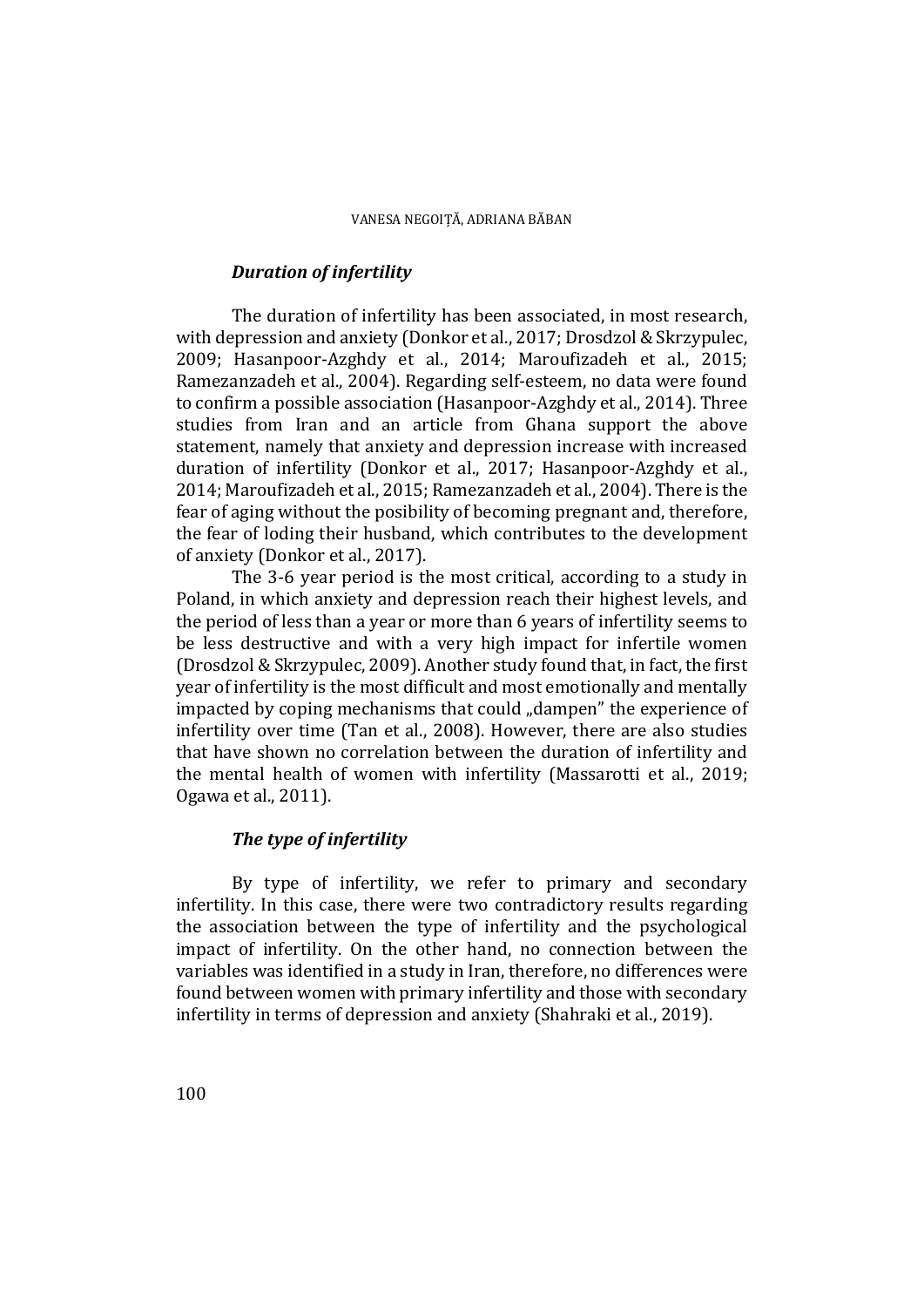#### DEPRESSION, ANXIETY AND SELF-ESTEEM AMONG INFERTILE WOMEN…

 On the other hand, in the US research, women with primary infertillity suffered from higher levels of anxiety and depression compared to women with secondary infertility (Greil et al., 2011). Emotional needs may differ between women with primary infertility and women with secondary infertility (Greil et al., 2011). It is possible that women who have not had more pregnancies are more affected by infertility than women who already had at least one child before the diagnosis of infertility, due to the fact that latter are already mothers and can satisfy, in to some extent, the desire for motherhood, while women with primary infertility have never experienced such a thing (Greil et al., 2011).

#### *Known or unknown cause of infertility*

There are discrepancies in the results of the literature on the impact of knowing the cause of infertility on infertile women. One study in Poland, showed that infertile women who know the causes of their infertility experience higher cases of depression compared to women who do not know the cause of infertility (Drosdzol & Skrzypulec, 2009). In the other direction, according to an article from Iran, depression is more common in women with unknown causes of infertility (Ramezanzadeh et al., 2004). Whereas, anxiety is more common in women with endometriosis than in other causes of infertility (Ramezanzadeh et al., 2004).

# *Intentionality*

Intentionality represents the presence or absence of the current desire to conceive. The literature suggests that this factor would be a predictor of anxiety and depression among infertile women. (Greil et al., 2011; Tan et al., 2008). Infertile women who have a current desire for a pregnancy experience higher levels of both anxiety and depression compared to women who do not have this desire at the time of the infertillity episode, according to the US research (Greil et al., 2011). Other findings in Germany on infertile women diagnosed with Polycystic Ovary Syndrome (PCOS) have suggested that although infertile women who have a desire to conceive suffer from more psychological problems when it comes to anxiety and depression, intentionality is not associated so strong with these symptoms (Tan et al., 2008).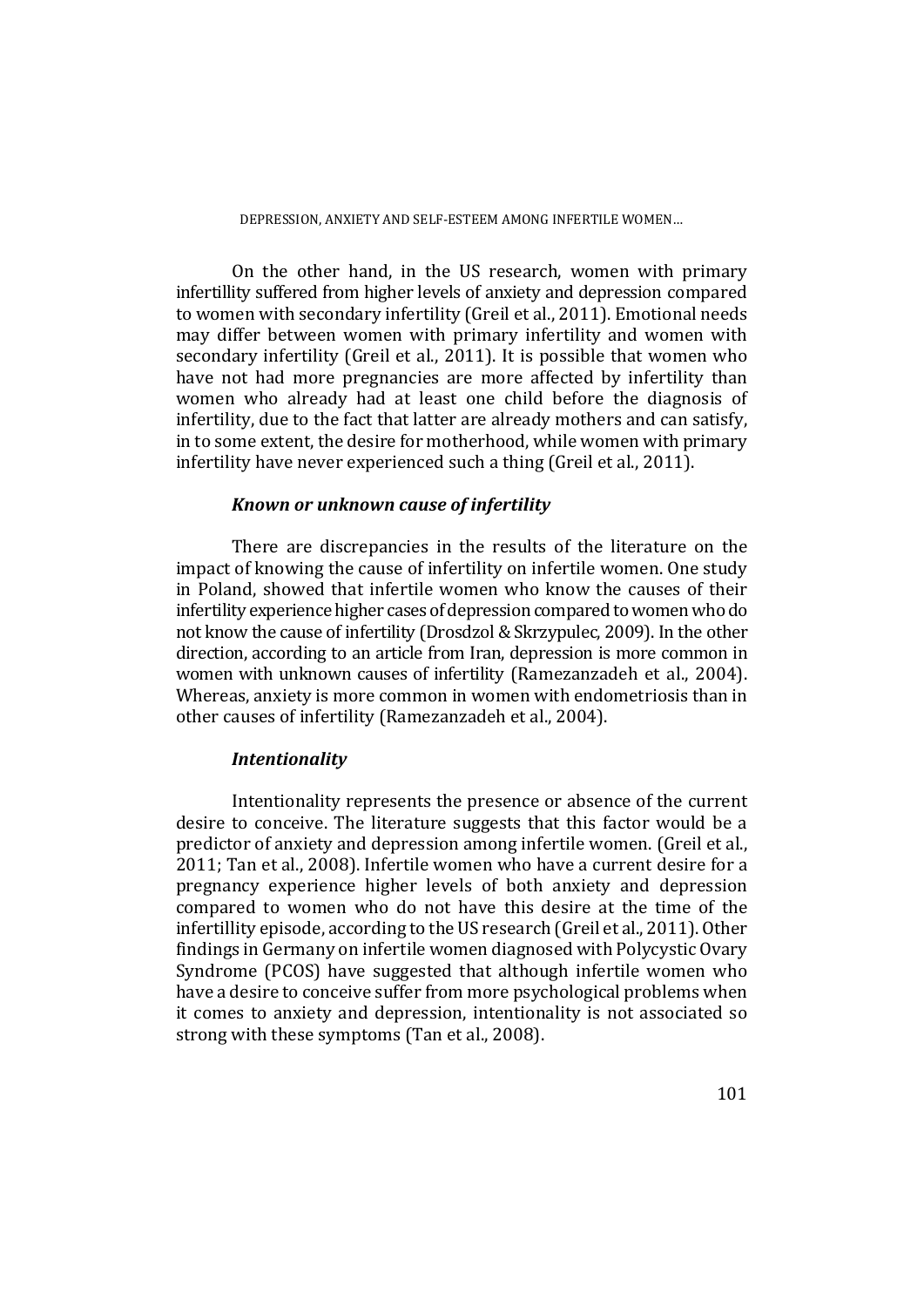# *Perceived support*

Perceived sleep was considered one of the most important risk factors among women suffering from infertility (Begum & Hasan, 2014; Fazardi & Ghasemzadeh, 2008; Hasanpoor-Azghdy et al., 2014; Ramezanzadeh et al., 2004). Most research has highlighted the positive effect of support from husband, family and friends, so lack of support and care from others would raise anxiety and depression and lower self-esteem on infertile women (Begum & Hasan, 2014; Contreras et al., 2016; Fazardi & Ghasemzadeh, 2008; Hasanpoor-Azghdy et al., 2014; Ramezanzadeh et al., 2004; Verma et al.,2015). Also, the negative reactions and attitudes of the spouse or relatives seem to worsen the situation (Fazardi & Ghasemzadeh, 2008; Ramezanzadeh et al., 2004). According to a study in Iran, social support not only helps to alleviate psychological problems but rather, infertile women who perceived a high level of social support showed no signs of depression or anxiety (Ramezanzadeh et al., 2004).

These results are not confirmed in the US study, which claims that not every kind of support is a positive support (Greil et al., 2011). Women who receive support from family and friends feel guilty for not being able to provide for a child, which helps develop anxiety problems but, to a lesser extent, depression (Greil et al., 2011). Encouragement to seek treatment may be perceived as "pressure" from others, and perceived social pressure may be more stressful than supportive (Greil et al., 2011). However, although the perceived pressure from the family may lead to greater suffering, there is also the possibility that more affected women may seek more encouragement from others (Greil et al., 2011).

# *Treatment for infertility*

Undergoing infertility treatment is another important risk factor in terms of the psychological consequences of infertility on women (Hasanpoor-Azghdy et al., 2014; Massarotti et al., 2019). Women undergoing infertility treatment experience higher levels of anxiety and depression (Begum & Hasan, 2014; Hasanpoor-Azghdy et al., 2014; Kahyaoglu & Balkanli, 2015; Maroufizadeh et al., 2015; Ogawa et al., 2011; Verma et al., 2015). Feelings of helplessness increase as the time spent on treatment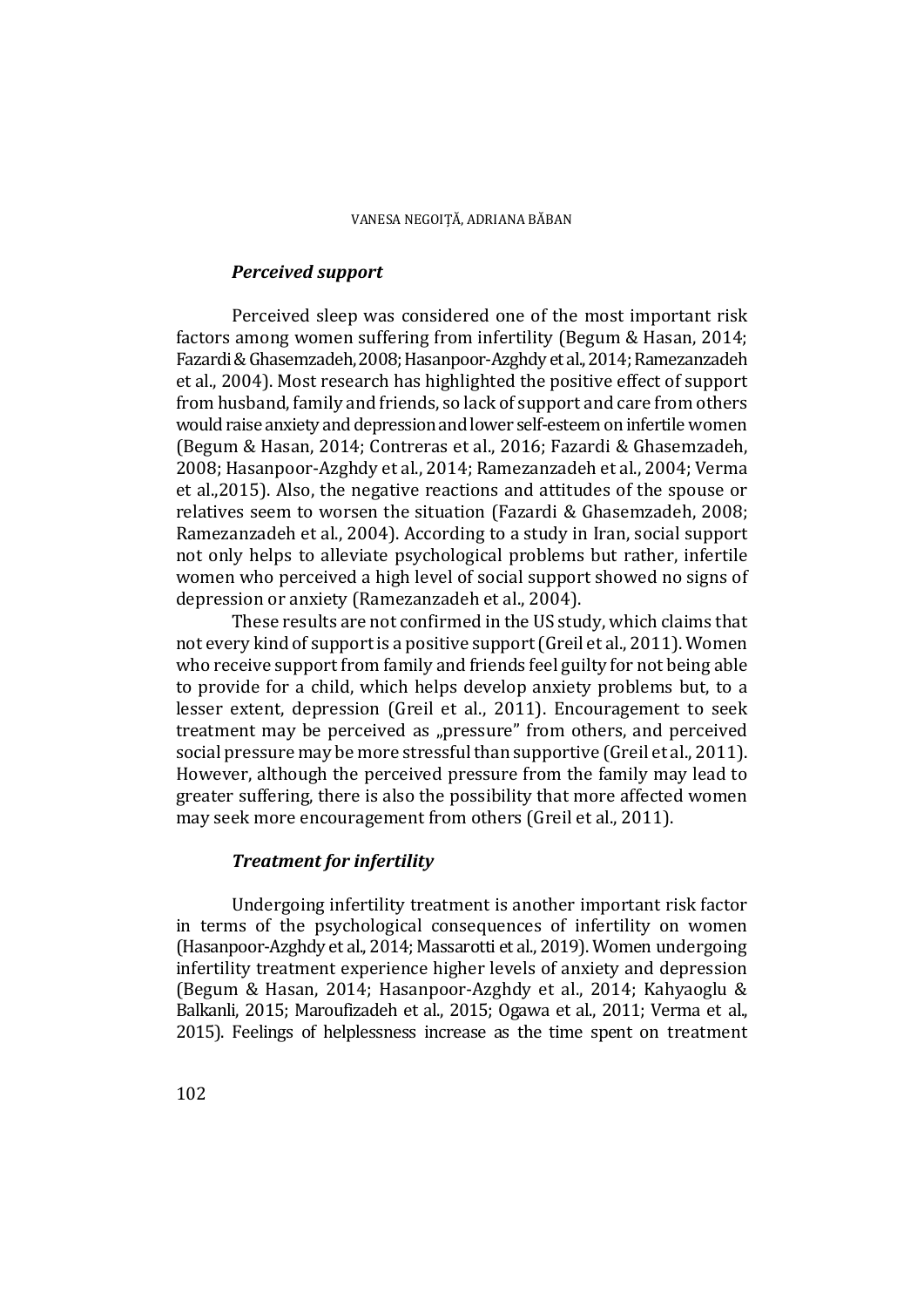increases, this contributes to the development of symptoms of depression and anxiety among women with infertility, and the increase of the number of treatment exposure is associated with impaired "mind-body" connection and of psychological health (Hasanpoor-Azghdy et al., 2014; Kahyaoglu & Balkanli, 2015; Verma et al.,2015). Infertility is very common in women from lower social classes who most likely do not have the ability to bear the costs of treatment, since these costs are covered only partially or perhaps not covered by health insurance, therefore the costs of treatment and social determinants play an important role in the development of the psychological consequences of infertility (Hasanpoor-Azghdy et al., 2014). Anxiety and depression are less common in IVF treatments compared to other types of treatments (Hasanpoor-Azghdy et al., 2014).

 Contrary to the data presented so far, a study of infertile women in Italy showed that anxiety and depressive symptoms decrease during treatment (Massarotti et al., 2019). This decrease in psychological consequences is explained by feelings of empowerment due to exposure to a process that could help or solve infertility problems and this effect could help infertile women to be more open about the social support they receive from the others (Massarotti et al., 2019).

 Following a failed treatment, the situation becomes even more critical, as self-esteem is predicted to decrease among infertile women duet o feelings of helplessness and because they attribute blame and responsability for the failure of treatment considering that this body does not cope and is not good enough to support a pregnancy (Hasanpoor-Azghdy et al., 2014). Anxiety reaches its maximum level after a failed treatment, and in the case of depression, the peak is reached after two failures of infertility treatments, therefore, the levels of depression and anxiety are much higher after treatments and during treatment (Hasanpoor-Azghdy et al., 2014; Maroufizadeh et al., 2015; Ogawa et al., 2011; Shahraki et al., 2019).

# **DISCUSSIONS**

Family status is important and valuable for most individuals. Having a child stabilizes the family and increases marital satisfaction (Ramezanzadeh et al., 2004). The absence of a child in the family can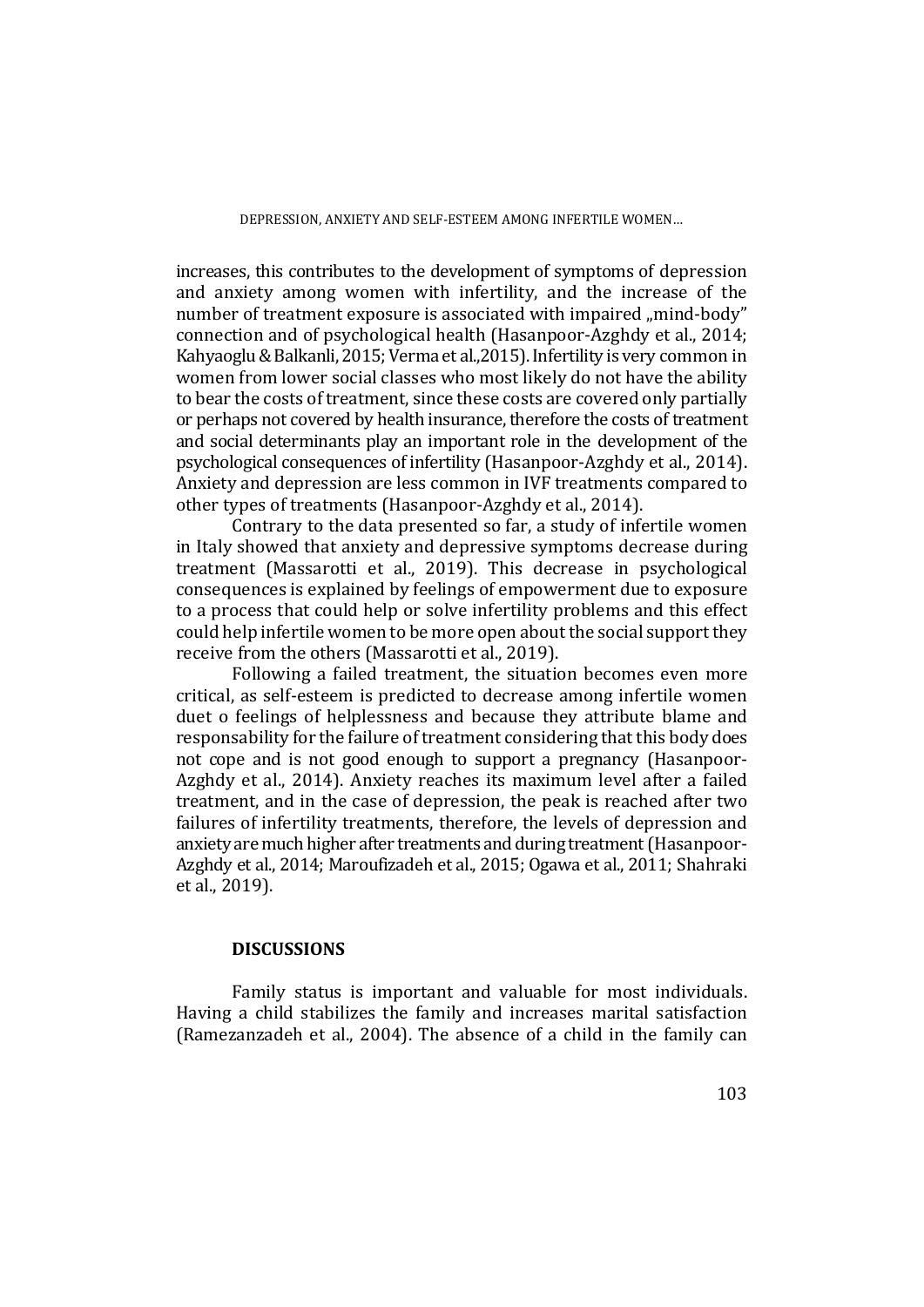cause relationship problems, such as divorce or extramarital affairs (Drosdzol & Skrzypulec, 2009) but also psychological problems such as depression, anxiety and low self-esteem (Contreras et al., 2016; Tan et al., 2008).

Infertile women suffer from higher levels of anxiety and depression compared to women in the fertile group (Tan et al., 2008). Among infertile women, 38% suffer from depression, 57.5% from anxiety and 55.8% have low self-esteem.

The desire to be a parent and not be able to achieve this goal does not directly influence the development of depressive symptoms, instead, a childless lifestyle ca contribute to the emergenge of social, sexual and couple concerns and these may include difficult emotional states (Galhardo et al., 2019). Women learn to take responsability and blame for their infertillity problems. They try to solve the problem but feelings of guilt, self-blame, loneliness and/or fear of losing their husband contribute to the development of symptoms of depression and anxiety.

When they see that their friends have managed to become mothers and when they are talking about their children, these is a possibility that depression levels will increase because they remind them of their reproductive problems and that they may not manage to get pregnant (Donkor et al., 2017). At the same time, not having children could influence how they are seen by others and some women feel worried because they feel they are seen as inferior and do not meet society's standards for the concept of woman-mother, which increases the probability of occurrence of psychological consequences and decreased self-esteem (Donkor et al., 2017; Facchin et al., 2019; Massarotti et al., 2019).

In some situations, women prefer to hide infertillity issues and at the same time use experiential avoidance as a way to stay in touch with these aversive experiences, but in some cases, experiential avoidance can contribute to the formation of depressive symptoms (Galhardo et al., 2019). The likelihood of developing or worsening psychological problems associated with infertility is influenced by certain risk factors such as age, level of education, employment, duration of infertility, type of infertility, known or unknown cause of infertility, intentionality, perceived social support and treatment for infertility.

Most reseach has shown that aging, low levels of education, lack of employment, current desire to conceive and lack of social support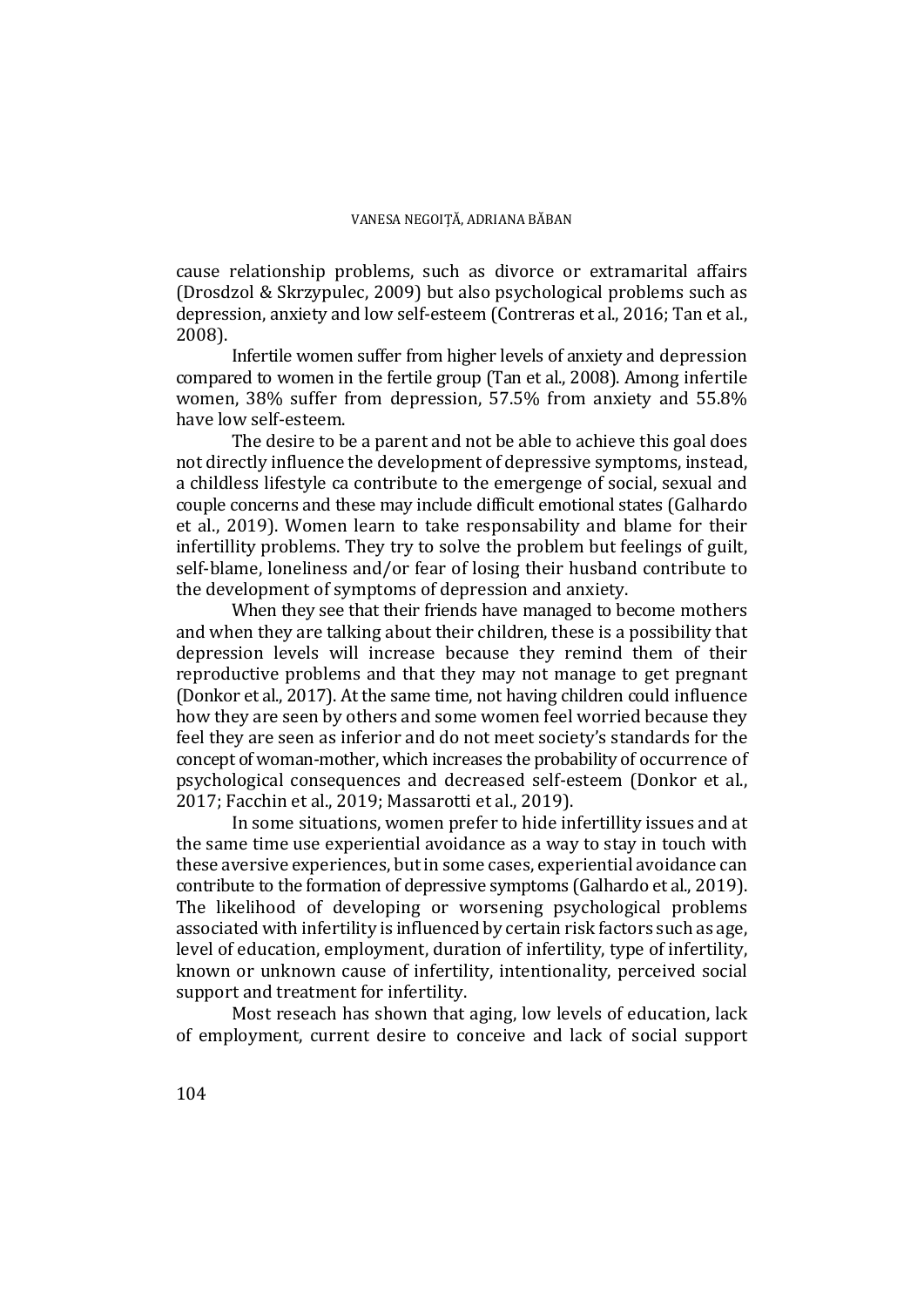contribute to increased levels of depression and anxiety. The level of education has a protective role against depression, educated women being less prone to depression.

Although most studies analyzing age and level of education have shown a relation between the affective problems and infertility, there were some contradictory results who stated that there was, in fact, no connection (Kahyaoglu & Balkanli, 2015; Massarotti et al., 2019). Nevertheless, they are aware of the fact that having a larger sample size could change the results (Kahyaoglu & Balkanli, 2015).

The relationship between employment and infertility is discussed in various studies, stating that an occupational role seems to have a positive impact on the emotional and psychological health of women suffering from infertility. Nonetheless, according to Begum & Hasan (2014), "working status appeared as an insignificant predictor of depression and anxiety" (p. 1290). However, in their study, there was not presented any data regarding employment, nor an explanation for the given conclusion.

As presented in the literature analyzed earlier, the perceived support from the husband, relatives or friends because the lack of support from them but also from society can lead to psychological problems and low self-esteem. However, the support received from others is not always a positive support, for example, encouragement can be seen as a "pressure", and this social pressure may not be beneficial for women with infertility. Understanding how social support works and the ability to identify what type of support can increase or decrease psychological stress is important for the counseling process and future directions of treatment.

Regarding the duration of infertility, most research has shown that depression and anxiety increase with increased duration of infertility, other studies have considered the 3-6 year period of infertility as the most critical, and before the first year of infertility and after 6 years of infertility these symptoms improve significantly. Contrary to these results, in the study on the German population, the first year of infertility was seen as the most difficult and with a greater emotional impact and after the fisrt year, the coping mechanisms intervene and "dampen" the experience of infertility (Tan et al., 2008).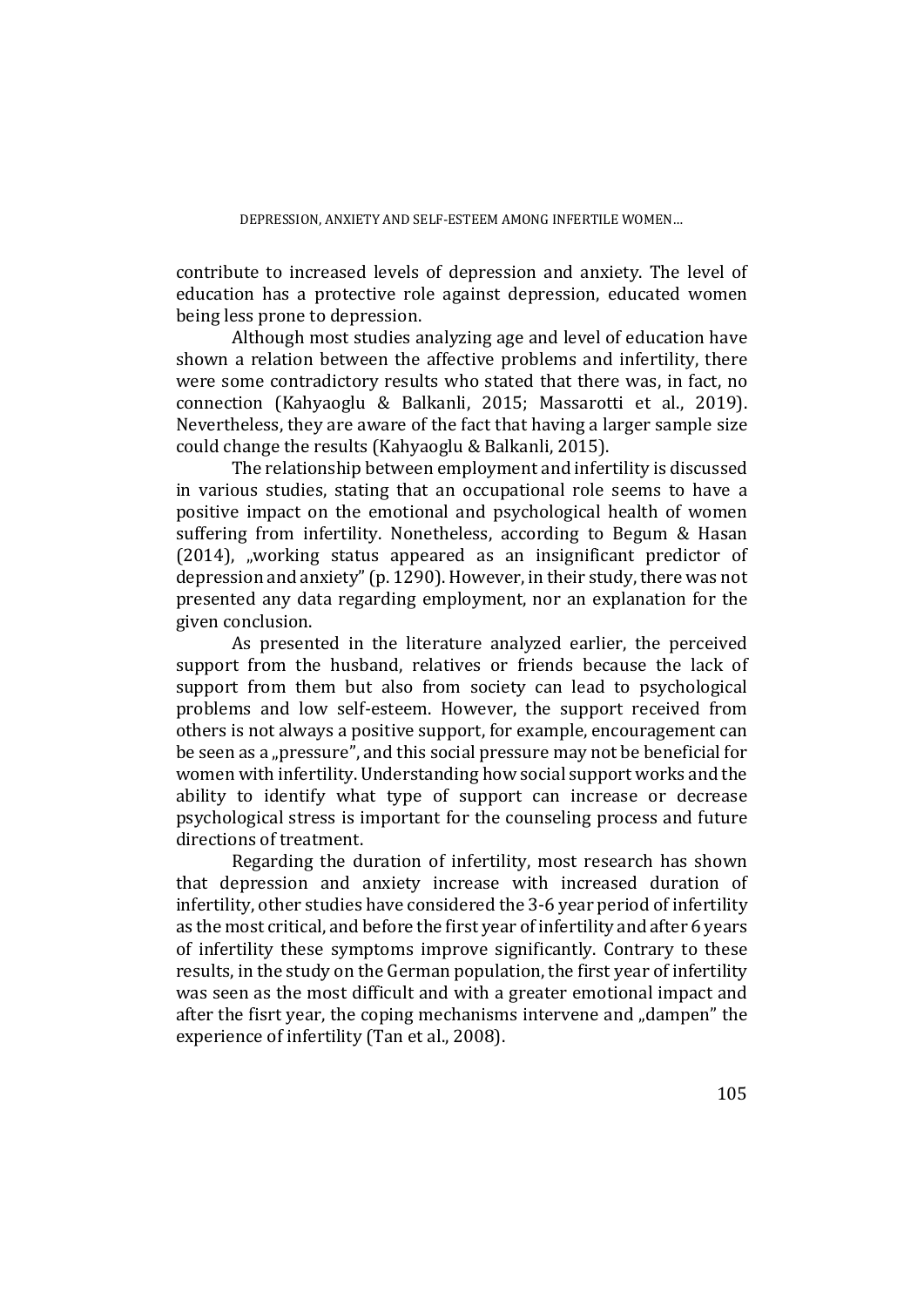For the type and cause of infertility, there were conflicting results. On the one hand, no differences were found in the research in Iran between women with primary infertility and women with secondary infertility, altough, as in the case of age and level of education, they justify these results by the existence of a limited sample size. However, the US study claims that women with primary infertility suffer from more psychological consequences because their emotional needs may differ, and women with secondary infertility were more likely to experience motherhood compared to women who did not have a previous pregnancy (Greil et al., 2011). Regarding the causes of infertility, the study on Polish women claims that women know the cause of their infertility suffer more (Drosdzol & Skrzypulec, 2009), and the study on Iranian women showed that, in fact, depression is more common in women with unknown causes of infertility (Ramezanzadeh et al., 2004). However, it is important to note that Drosdzol & Skrzypulec (2009) refer to the cause of infertility as female/male/combined, while Ramezanzadeh et al. (2004) in addition to female/male/combined infertility, they also analyze causes such as endometriosis, PCOS and so on.

The most important risk factor, that the literature has noted, for emotional problems amongst infertile women, was treatment for infertility. Women undergoing infertility treatments suffered from much higher levels of anxiety and depression compared to women who did not follow these treatments. However, anxiety levels initially decrease in women undergoing treatment because they feel they are doing something to solve their reproductive problems (Massarotti et al., 2019). Treatment costs could be a source of stress for infertile women with lower socioeconomic status. Undergoing a great number of treatments, increased time spent in treatment and, especially, treatment failure creates feelings of hopelessness and helplessness which contributes to worsening depressive symptoms and low self-esteem (Hasanpoor-Azghdy et al., 2014). Anxiety reaches its maximum level after a failed treatment, and in the case of depression, the peak is reached after two failed treatments (Maroufizadeh et al., 2015).

It is necessary that during the treatments for infertility, the psychological effects that occur throughout their period to be investigated and ameliorated. Due to the fact that the post-treatment period is the most critical and significant for infertile women, both counseling for these women and providing adequate support to improve the experience and psychological consequences should be considered.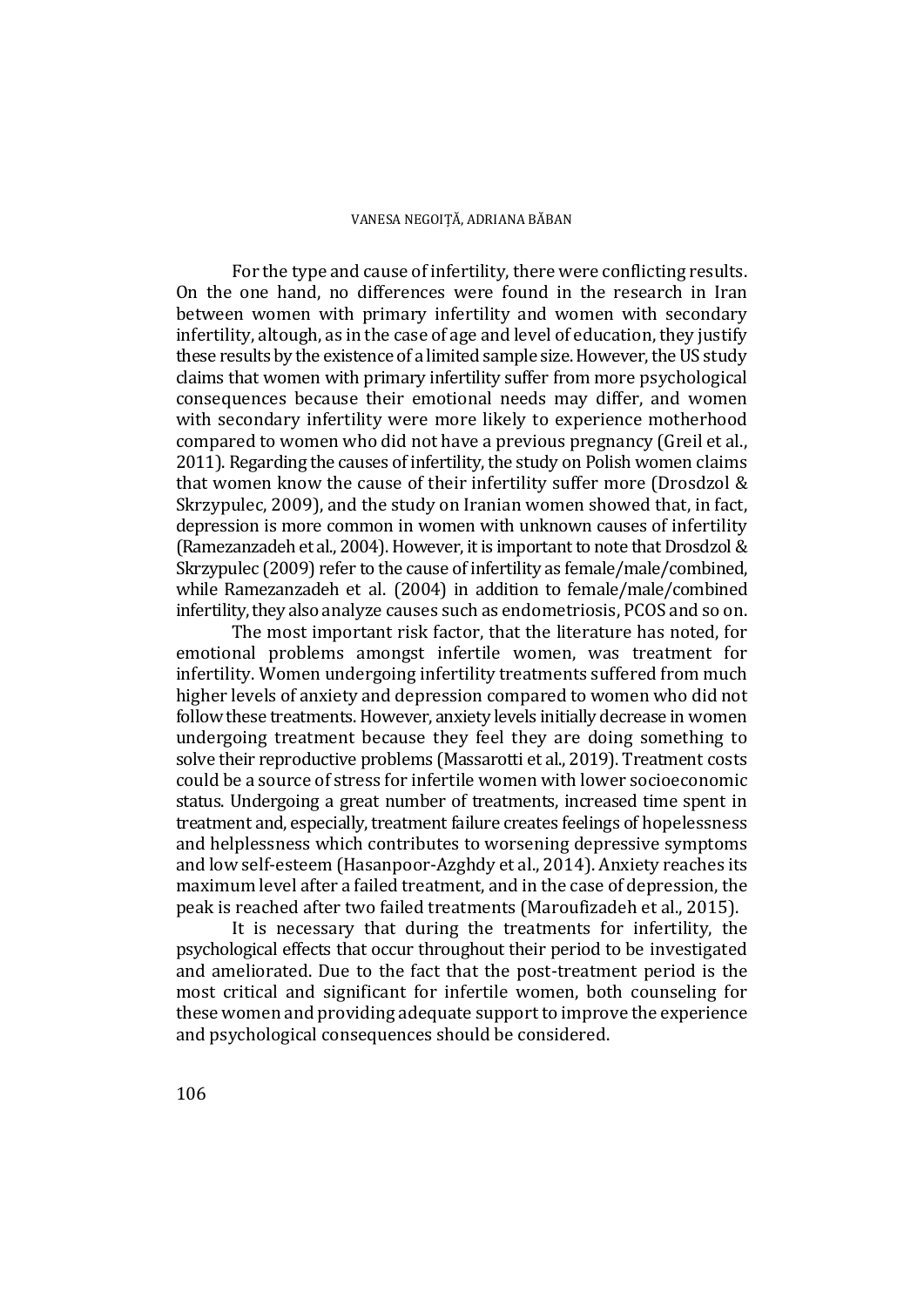#### DEPRESSION, ANXIETY AND SELF-ESTEEM AMONG INFERTILE WOMEN…

Infertility is a problem that causes a great emotional and psychological impact, not only on the infertile woman, but also on her husband, relatives and friends. Therefore, if partners learn to support each other, this experience will bring them closer and strenghten the marital relationship. It was confirmed that infertile women reported better mental health when the relationship with their husband was closer and more supportive (Drosdzol & Skrzypulec, 2009). Mental compatibility is also a factor that affects the quality of life on infertile women (Onat & Beji, 2012).

# **Limitations and future directions of research**

 In this paper only depression, anxiety and self-esteem were assessed, therefore, a complete view of all the psychological problems that infertile women suffer from was not provided. It would have meant going through a much more complex process if all the psychological effects of women with reproductive problems had been taken into account and researched. At the same time, the physical, social or financial consequences of infertility have not been included, and these consequences, although not psychological, could influence the psychological impact of infertility. Therefore, a systematic review of all psychological effects would be of great necessity, but also the consideration of including the other consequences for trying to understand the differences that occur in the mental health of infertile women.

 It is necessary to include women from different socio-economic backgrounds, as there are differences in their experiences. Risk factors, treatment and the experience of women under different treatments should be analyzed longitudinally.

Only studies published in journals and in English were reviewed. By excluding unpublished studies and those in languages other than English, there is a risk of omitting some information that may be relevant and important to this research. In addition, some studies with potential eligibility could not be accessed because the full version of the text could not be found.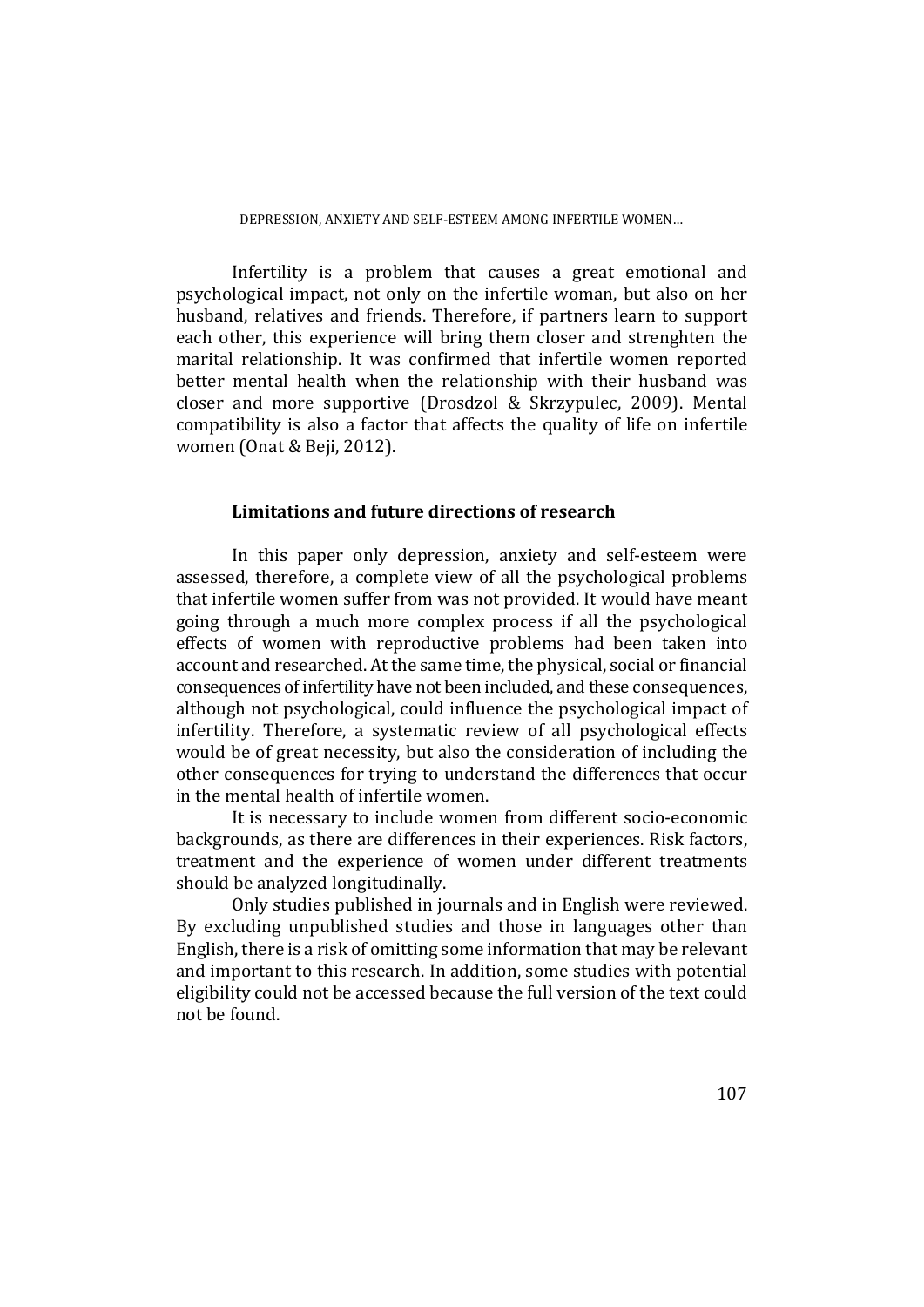# **CONCLUSIONS**

The results of this systematic review showed that infertility has a negative psychological impact on women, moreover, almost half of women with reproductive problems suffer from high levels of anxiety and depression but also from low self-esteem. Of course, these experiences differ from woman to woman, but most of the time, the lifestyle and physical and mental health of infertile women is negatively affected.

Nine risk factors were found in the literature as having an influential role in women's experience with infertility. These factors are age, level of education, employment, duration of infertility, type of infertility, known or unknown cause of infertility, intentionality, perceived social support and treatment for infertility. After an in depth analysis of the studies included in this review, it can be seen that the results, somehow, confirm the mediating effect of these factors for the relationship between infertility and depression, anxiety and self-esteem. There were some conflicting results that, in some cases, were explained by the sample size limitation but, in other cases, there was no explanation or data supporting those results.

Beliefs regarding the social, cultural and sexual aspects of infertility are addressed in the literature as having an important role in women's life. When examining the emotional and psychological consequences of infertility, these concerns appear to be crucial in the way women cope with the diagnosis of infertility.

The results showed that it is important to consider counseling for improving quality of life and treating the emotional health issues of both women who are undergoing treatment or who have had failed treatments, but also women who are not under treatment. At the same time, it is necessary to advise family members to provide a broader understanding of the situation and experience but also to improve the quality of relationships.

Of the 17 studies included in this review, most studies focused on the analysis of depression  $(n = 15)$ , but also on the study on anxiety level  $(n = 14)$ , and very few articles studies self-esteem in association with infertility ( $n = 4$ ). Of these studies, 15 of them were quantitative and 2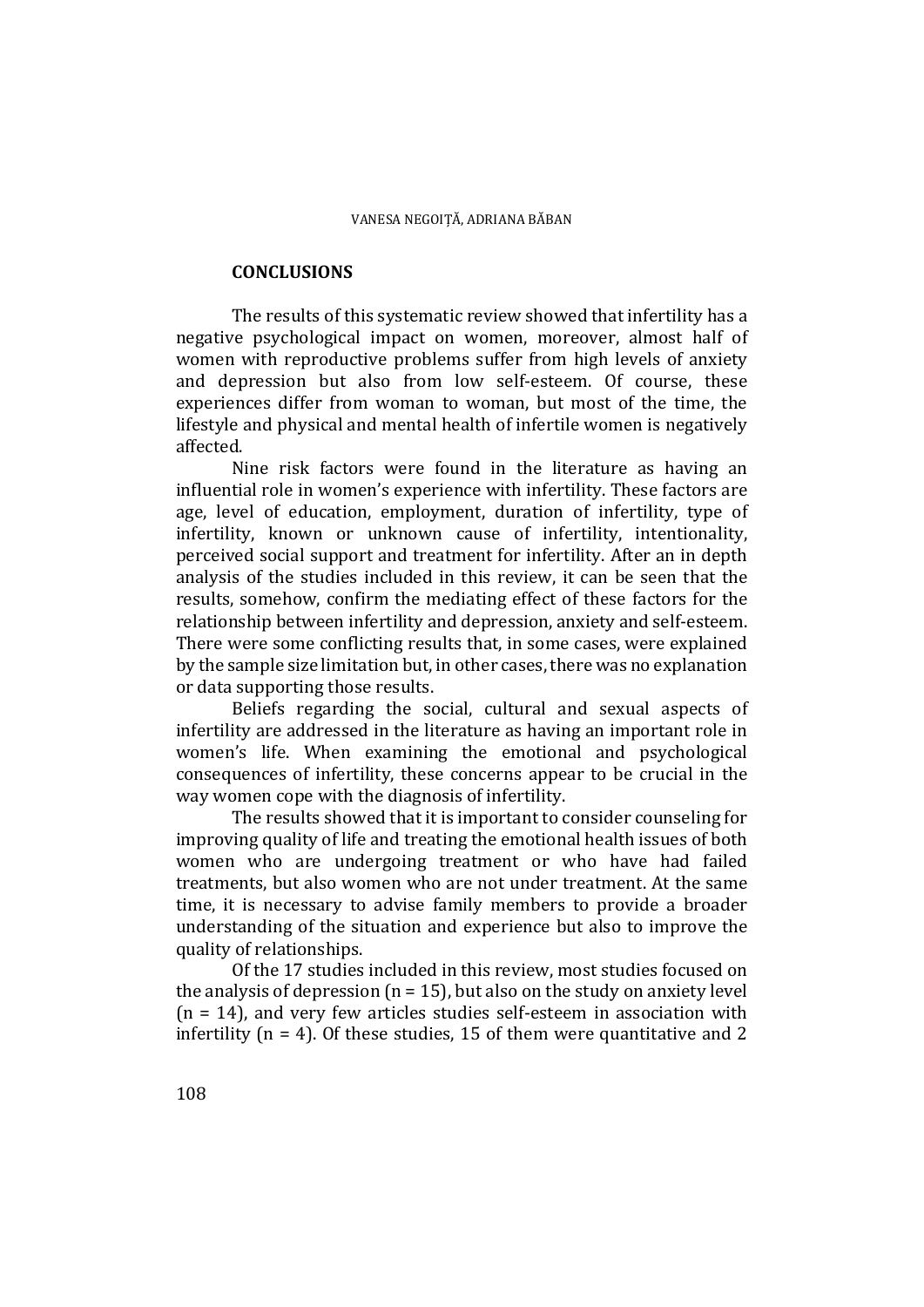qualitative. Future research should be done to study the impact of infertility on women's health, including all psychological consequences, for a more complete look at the experiences of infertile women. At the same time, consideration should be given to including all the consequences that women with reproductive problems suffer.

# **REFERENCES**

Ali, H. S., Shams, H., Kessani, L. V., & Ali, R. (2015). DEPRESSION. *The Professional Medical Journal*, *22*(11), 1480-1484.

http://scholar.googleusercontent.com/scholar?q=cache:SsJdwFHs7goJ:s cholar.google.com/&hl=ro&as\_sdt=0,5

- Allan, H. T. (2013). The anxiety of infertility: the role of the nurses in the fertility clinic. *Human Fertility*, *16*(1), 17-21. https://doi.org/10.3109/14647273. 2013.778423
- Asociația pentru Reproducere Umană din România. (2018, 18 June). Retrieved from https://www.arur.ro/2018/06/18/855/
- Begum, B. N., & Hasan, S. (2014). Psychological problems among women with infertility problem: a comparative study. *J Pak Med Assoc*, *64*(11), 1287- 91. https://www.jpma.org.pk/PdfDownload/7075
- Carreño-Meléndez, J., Henales-Almaraz, M. C., & Sánchez-Bravo, C. (2011). Self esteem and self concept in women with infertility. *Perinatología y Reproducción Humana*, *25*(1), 29-38. https://www.medigraphic.com/pdfs/ inper/ip-2011/ip111f.pdf
- Contreras-García, Y., Jara-Riquelme, V., & Manríquez-Vidal, C. (2016). Description of anxiety, hopelessness and self-esteem levels in a group of Chilean women diagnosed with primary infertility: A pilot study. *Revista Colombiana de Obstetricia y Ginecología*, *67*(1), 50-60. http://www.scielo.org.co/scielo. php?script=sci\_arttext&pid=S0034-74342016000100006
- Cousineau, T. M., & Domar, A. D. (2007). Psychological impact of infertility. *Best Practice & Research Clinical Obstetrics & Gynaecology*, *21*(2), 293-308. https://doi.org/10.1016/j.bpobgyn.2006.12.003
- Cunningham, N., & Cunningham, T. (2013). Women's experiences of infertility– towards a relational model of care. *Journal of clinical nursing*, *22*(23-24), 3428-3437. https://doi.org/10.1111/jocn.12338
- Díaz Bernal, Z., & García Jordá, D. (2011). Gender perspective and the physicianpatient relationship in treating infertility. *Revista Cubana de salud pública*, *37*, 106-109. https://www.scielosp.org/article/rcsp/2011.v37 n1/106-109/es/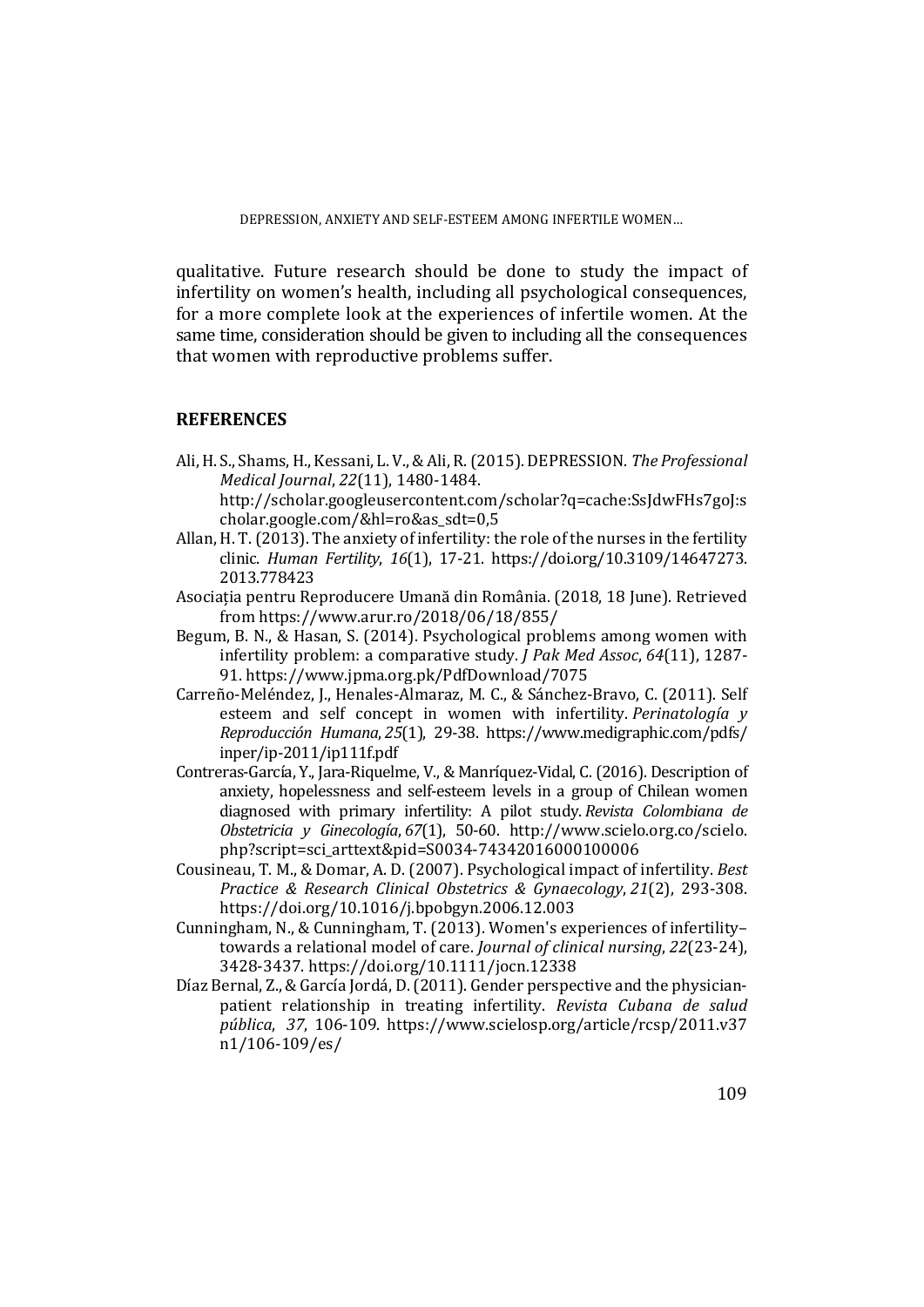Donkor, E. S., Naab, F., & Kussiwaah, D. Y. (2017). "I am anxious and desperate": psychological experiences of women with infertility in The Greater Accra Region, Ghana. *Fertility research and practice*, *3*(1), 6.

https://link.springer.com/article/10.1186/s40738-017-0033-1

- Drosdzol, A., & Skrzypulec, V. (2009). Depression and anxiety among Polish infertile couples – an evaluative prevalence study. *Journal of Psychosomatic Obstetrics & Gynecology*, *30*(1), 11-20. https://doi.org/10.1080/01674 820902830276
- Dural, O., Yasa, C., Keyif, B., Celiksoy, H., Demiral, I., Yuksel Ozgor, B., ... & Bastu, E. (2016). Effect of infertility on quality of life of women: a validation study of the Turkish FertiQoL. *Human Fertility*, *19*(3), 186-191. https://doi.org/10.1080/14647273.2016.1214754
- Facchin, F., Buggio, L., Dridi, D., & Vercellini, P. (2019). A woman's worth: the psychological impact of beliefs about motherhood, female identity, and infertility on childless women with endometriosis. *Journal of Health Psychology*, 1359105319863093. https://doi.org/10.1177/13591053 19863093
- Farzadi, L., & Ghasemzadeh, A. (2008). Two main independent predictors of depression among infertile women: an Asian experience. *Taiwanese journal of obstetrics and gynecology*, *47*(2), 163-167. https://www.sciencedirect.com/ science/article/pii/S1028455908600741
- Galhardo, A., Alves, J., Moura-Ramos, M., & Cunha, M. (2019). Infertility-related stress and depressive symptoms–the role of experiential avoidance: a cross-sectional study. *Journal of reproductive and infant psychology*, 1-12. https://doi.org/10.1080/02646838.2019.1612046
- Global prevalence of infertility, infecundity and childlessness. (2014, November 28). Retrieved January 27, 2020. https://www.who.int/reproductivehealth/ topics/infertility/burden/en/
- Greil, A. L., Shreffler, K. M., Schmidt, L., & McQuillan, J. (2011). Variation in distress among women with infertility: evidence from a population-based sample. *Human Reproduction*, *26*(8), 2101-2112.

https://academic.oup.com/humrep/article/26/8/2101/646885

- Hasanpoor-Azghdy, S. B., Simbar, M., & Vedadhir, A. (2014). The emotionalpsychological consequences of infertility among infertile women seeking treatment: Results of a qualitative study. *Iranian journal of reproductive medicine*, *12*(2), 131. https://www.ncbi.nlm.nih.gov/pmc/articles/PMC 4009564/
- Kahyaoglu Sut, H., & Balkanli Kaplan, P. (2015). Quality of life in women with infertility via the Ferti QoL and the Hospital Anxiety and Depression Scales. *Nursing & health sciences*, *17*(1), 84-89. https://doi.org/10.1111/ nhs.12167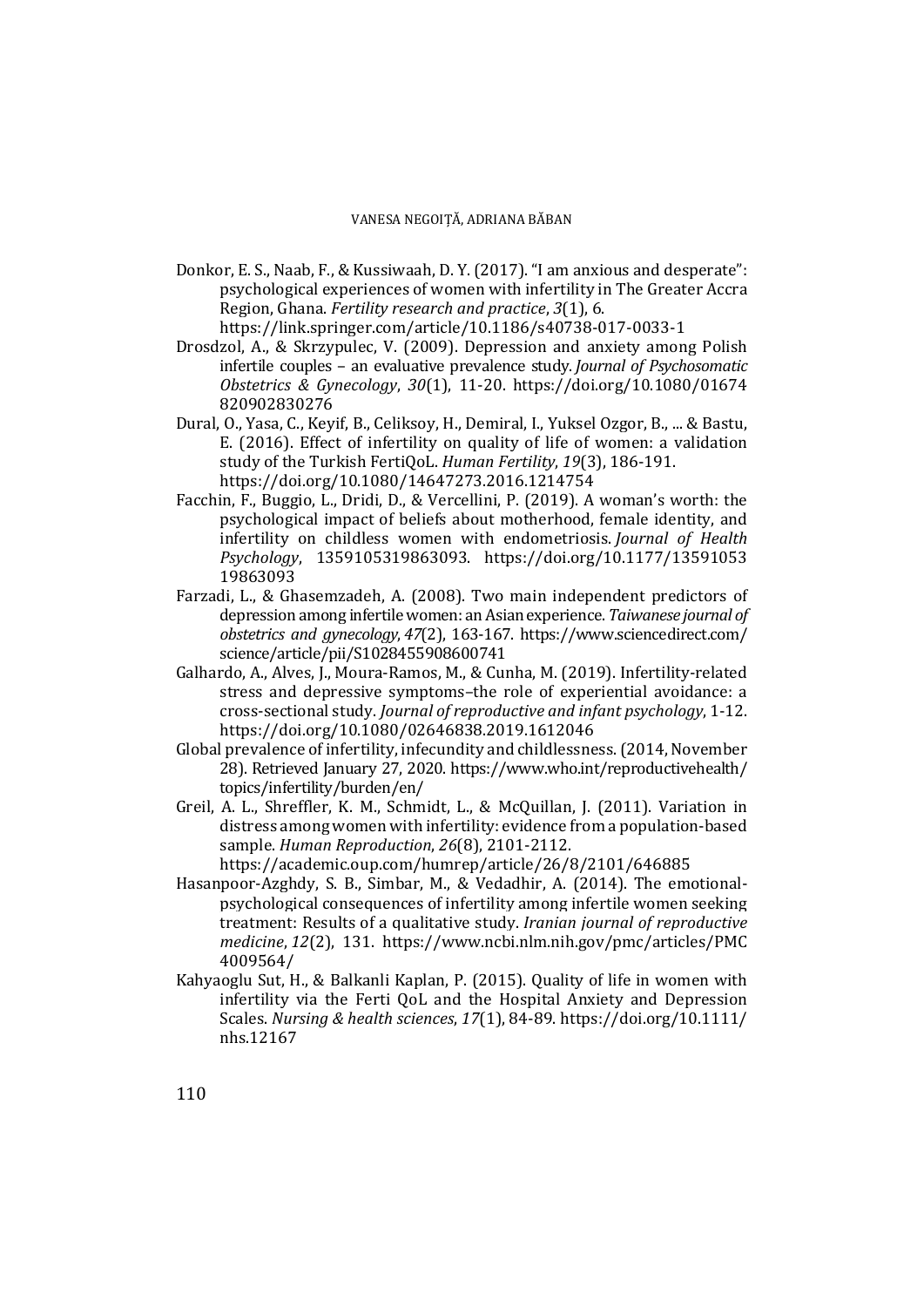DEPRESSION, ANXIETY AND SELF-ESTEEM AMONG INFERTILE WOMEN…

- Maroufizadeh, S., Karimi, E., Vesali, S., & Samani, R. O. (2015). Anxiety and depression after failure of assisted reproductive treatment among patients experiencing infertility. *International Journal of Gynecology & Obstetrics*, *130*(3), 253-256. https://doi.org/10.1016/j.ijgo.2015.03.044
- Massarotti, C., Gentile, G., Ferreccio, C., Scaruffi, P., Remorgida, V., & Anserini, P. (2019). Impact of infertility and infertility treatments on quality of life and levels of anxiety and depression in women undergoing in vitro fertilization. *Gynecological Endocrinology*, *35*(6), 485-489. https://doi.org/10.1080/09513590.2018.1540575
- Moore, H. L. (1991). *Anthropology and feminism* (Vol. 3). Universitat de València.
- Ogawa, M., Takamatsu, K., & Horiguchi, F. (2011). Evaluation of factors associated with the anxiety and depression of female infertility patients. *BioPsychoSocial medicine*, *5*(1), 15. https://link.springer.com/article/10.1186/1751- 0759-5-15
- Onat, G., & Beji, N. K. (2012). Effects of infertility on gender differences in marital relationship and quality of life: a case-control study of Turkish couples. *European journal of obstetrics & gynecology and reproductive biology*, *165*(2), 243-248. https://doi.org/10.1016/j.ejogrb.2012.07.033
- Ramezanzadeh, F., Aghssa, M. M., Abedinia, N., Zayeri, F., Khanafshar, N., Shariat, M., & Jafarabadi, M. (2004). A survey of relationship between anxiety, depression and duration of infertility. *BMC women's health*, *4*(1), 9. https://bmcwomenshealth.biomedcentral.com/articles/10.1186/1472- 6874-4-9
- Sañudo Toca, L. (2014). Consequences of infertility/sterility in woman's health. [Master's thesis, Escuela Universitaria de Enfermería "Casa Salud Valdecilla"] https://repositorio.unican.es/xmlui/bitstream/handle/10902/5195/ SañudoTocaL.pdf?sequence=1
- Shahraki, Z., Ghajarzadeh, M., & Ganjali, M. (2019). Depression, Anxiety, Quality of Life and Sexual Dysfunction in Zabol Women with Infertility. *Mædica*, *14*(2), 131. https://www.ncbi.nlm.nih.gov/pmc/articles/PMC6709388/
- Tan, S., Hahn, S., Benson, S., Janssen, O. E., Dietz, T., Kimmig, R., ... & Elsenbruch, S. (2008). Psychological implications of infertility in women with polycystic ovary syndrome. *Human Reproduction*, *23*(9), 2064-2071. https://academic.oup.com/humrep/article/23/9/2064/2914513
- Verma, P., Rastogi, R., Sachdeva, S., Gandhi, R., Kapoor, R., & Sachdeva, S. (2015). Psychiatric morbidity in infertility patients in a tertiary care setup. *Journal of clinical and diagnostic research: JCDR*, *9*(9), VC01. https://www.ncbi.nlm.nih.gov/pmc/articles/PMC4606317/